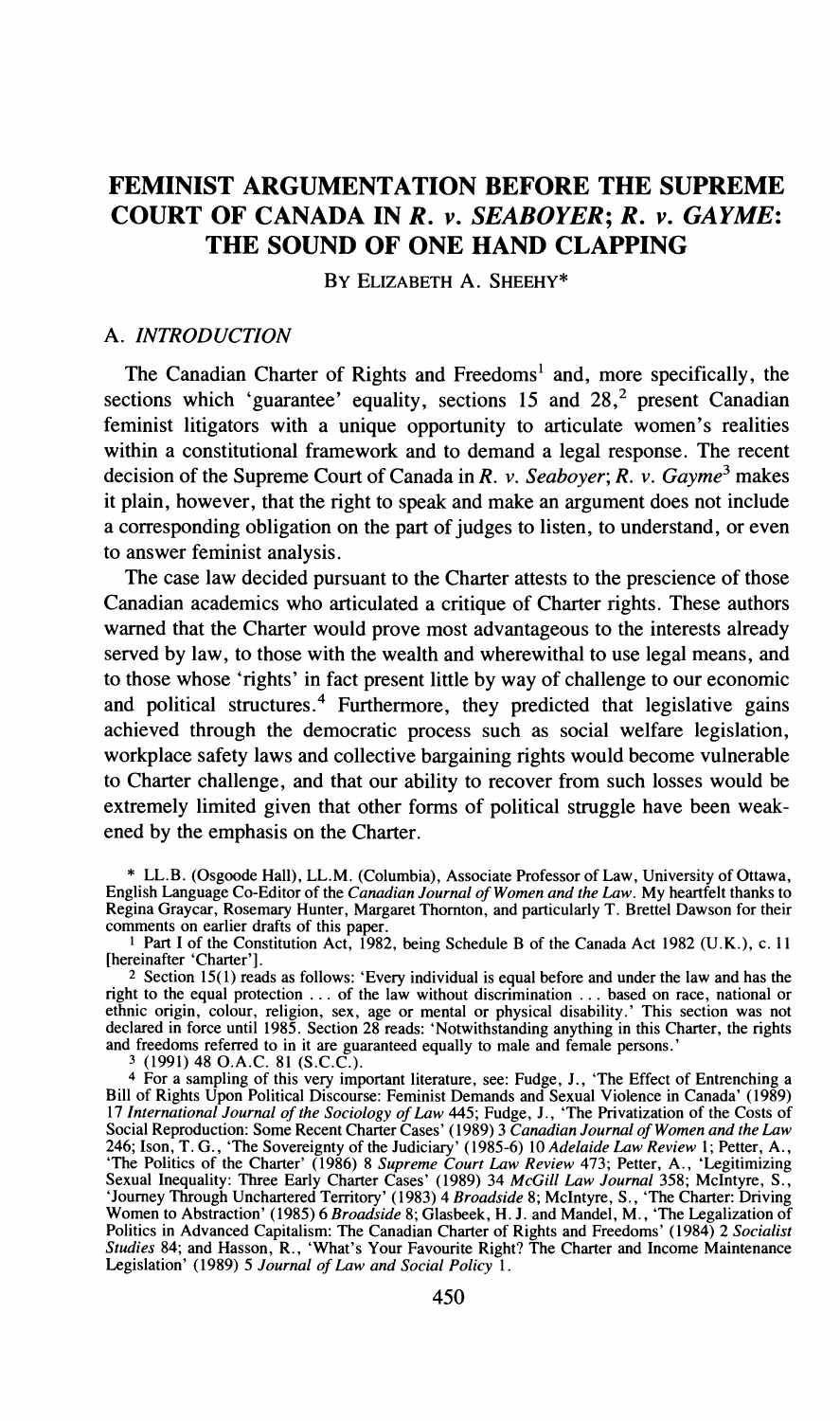The negative implications of the Charter are starkly illustrated in the area of women's rights. Feminist litigators have had an influence upon the shape of equality doctrine as it emerges from the Supreme Court<sup>5</sup> and there have been several victories which benefit women.<sup>6</sup> However, not one of the successful cases was decided in reliance upon women's section 15 equality rights. The narrowness of those cases and the overall patterns of Charter litigation suggest that the gains which women have made through the political process are in jeopardy.

In this comment, I roundly criticize the majority opinion in *Seaboyer,* both in terms of result and in terms of failure to grapple with the challenging feminist arguments put to the Court. I argue that the result in *Seaboyer* is reflective of larger patterns of Charter outcomes which are shaped by, among other things, the underlying structures of the criminal trial and of the Charter itself. This is not to suggest that feminists should disengage altogether from Charter litigation: we do not have much choice other than to defend legislative gains against Charter challenge and Charter test cases may be one of several significant strategies available to oppose repressive laws and policies. I am, however, arguing that the structures and patterns of Charter litigation pose significant limitations on what we can achieve or preserve through this avenue. And, while our efforts in this regard will provide valuable lessons for our future strategies, in some areas of the we can achieve or preserve through this avenue. And, while our efforts in this regard will provide valuable lessons for our future strategies, in some areas of the law — and rape may well be one of them — decisions like *S* demand that we shift our focus away from reliance on litigation, and perhaps away from law altogether, in light of these constraints.

In the first part of this comment I summarize the ruling in the *Seaboyer* case. In the second part I use other Charter cases and, more particularly, *Seaboyer,* to demonstrate how and why women have so much to lose through the operation of the Charter. In my conclusion, I raise questions as to the directions that our future efforts around ending rape might take.

**<sup>5</sup>**See for example, *Andrews v. Law Society of British Columbia* [I9891 1 S.C.R. 143 and R. v. *Turpin* [1989] 1 S.C.R. 1296 where interventions by the Women's Legal Education and Action Fund, a feminist litigation foundation, apparently influenced the Court in its rejection of a formal equality model, *i.e.* 'treating likes alike', in favour of a substantive equality theory. For a commentary on the equality model adopted by the Courts in *Andrews* see Eaton, *M., 'Andrews* v. *Law Society of British Columbia'* (1990) 4(1) *Canadian Journal of Women and the Law* 276.

*<sup>6</sup>* In *Brooks v. Canada Safeway Ltd* [I9891 1 S.C.R. 1219 the Court interpreted a human rights code prohibition against sex discrimination as including discrimination based upon pregnancy; in Janzen v. Platy Enterprises Ltd [1989] 1 S.C.R. 1252 it held that sexual harassment also amounts to sex discrimination under down the Criminal Code prohibition against abortion as offending s. 7 of the Charter; in *Tremblay v. Daigle* [I9891 2 S.C.R. 530 the Court refused to permit the alleged 'father' of a foetus to intervene to prevent the woman from securing an abortion; in R. *v. Canadian Newspapers Co. Ltd* [I9881 **2**  S.C.R. 122 the Court upheld the section of the Criminal Code which prohibits publication of identifying information about a woman who has been raped against a 'free speech and press' Charter claim by the newspapers; in R. v. *Lavallee* (1990) 55 C.C.C. (3d) 97 (S.C.C.) the Court produced a generous interpretation of the defence of self defence for women who kill their abusive partners; and finally, in R. *v. Sullivan* (1991) 3 C.R. (4th) 277, in the context of prosecutions against two midwives, the Court held that the words 'person' and 'human being' in the Criminal Code offence of criminal negligence do not include a foetus. For an assessment of the impact of *Andrews, Janzen,* and *Brooks* upon equality doctrine from a feminist standpoint see Majury, D., 'Equality and Discrimination According to the Supreme Court of Canada' (1991) 4(2) *Canadian Journal of Women and the Law* 407.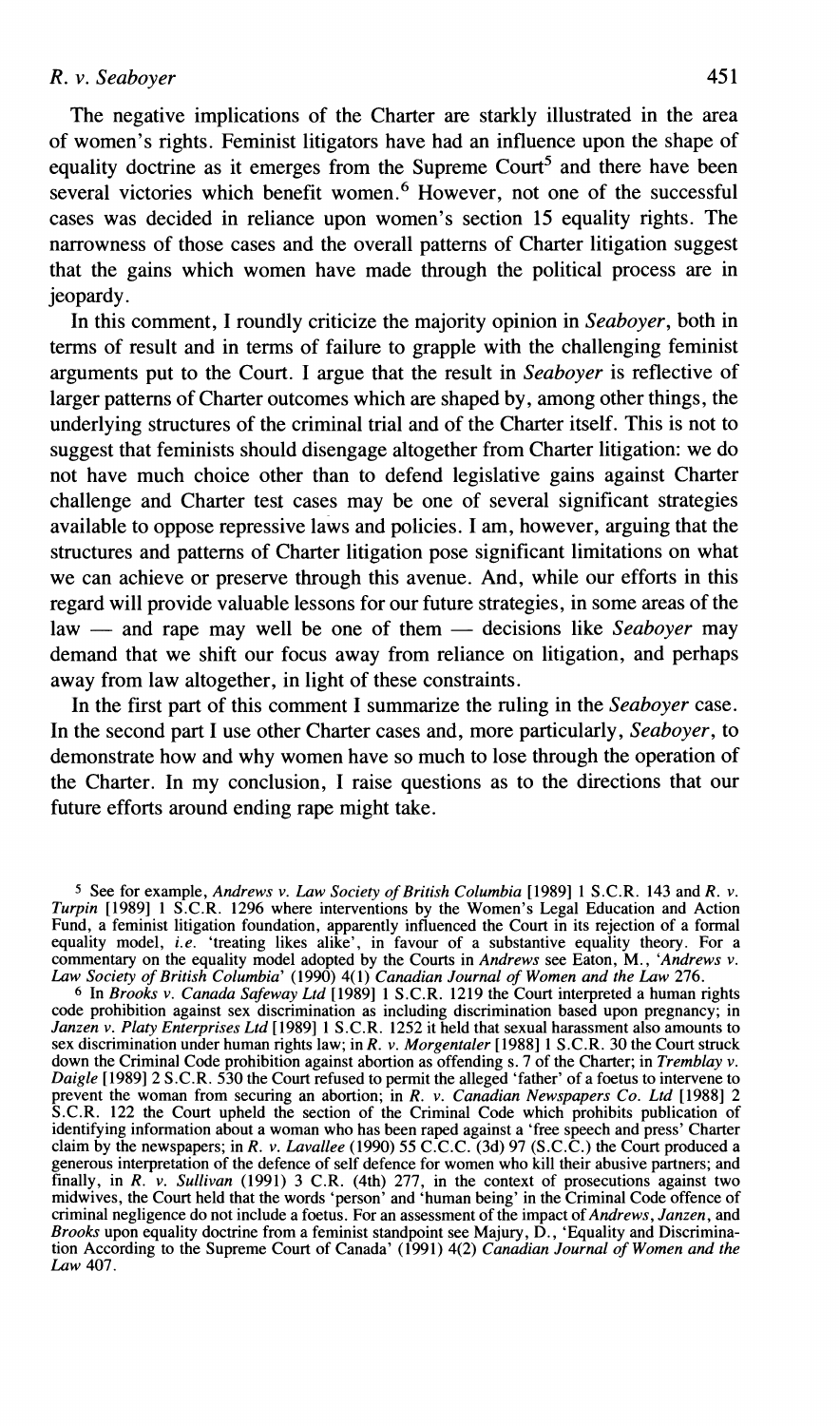## B. R. *v.* SEABOYER; *R. v. GAYME*

The accused in two separate prosecutions challenged the constitutionality of sections 276 and 277 of the Criminal Code of Canada.<sup>7</sup> These sections, which protected a woman who testified as the primary witness<sup>8</sup> in rape prosecutions against questions regarding her past sexual history, were part of a comprehensive rape law reform package enacted in 1982. The precipitating lobby had emphasized the under-reporting and high acquittal rates for rape prosecutions.<sup>9</sup> Through these reforms, rape became a three-tiered, gender neutral offence of sexual assault and the unique evidentiary practices which had previously dominated the prosecution of rape were, for the most part, eliminated from the Code.<sup>10</sup>

Sections 276 and 277 constituted responses to the very specific legacy of judicial rulings on the admissibility of women's sexual history evidence. A predecessor section, section 142, had been enacted by Parliament in 1976 in an effort to curb the unrestricted cross-examination of women in rape trials. This section required notice in writing regarding the proposed evidence and a judicial determination in a *voir dire* that 'the weight of the evidence is such that to exclude it would prevent the making of a just determination of an issue of fact in the proceedings . . . . <sup>11</sup> Subsequent case law interpreting this legislative effort to curb judicial discretion resulted in the *expansion* of defence counsel's scope for cross-examination of women. **l2** Commentators have noted that this law reform essentially failed in its purpose. **l3** 

The 1982 amendments in the form of sections 276 and 277 therefore foreclosed absolutely the exercise of judicial discretion regarding the admissibility of sexual reputation and history evidence. Section 277 rendered evidence of sexual reputation inadmissible in sexual assault prosecutions. Section 276 imposed a strict bar upon evidence of the complainant's sexual activities in such trials with the exception of the following four situations: past sexual relations between the accused and complainant; evidence to rebut prosecution evidence regarding the complainant's sexual history; evidence tending to establish the identity of the assailant; and evidence regarding sexual relations which took place on the same occasion in support of the accused's belief that the complainant consented.

At trial in the *Seaboyer* and *Gayme* cases, each accused claimed that the sections infringed upon the conduct of his defence in violation of sections 7 and

**7 The Criminal Law Amendment Act, S.C. 1980-81-82, c. 125,2.246.6, renumbered as s. 276, R.S.C. 1985, C. C-46.** 

? **One important study which shaped the lobby and the legislative response was Clark, L. and Lewis, D.,** *Rape: The Price of Coercive Sexuality* **(1977).** 

**10 For a detailed description and analysis of the reforms see Boyle, C.,** *Sexual Assault* **(1984).** 

<sup>11</sup> Criminal Law Amendment Act, 1975, S.C. 1974-75-76, c. 93, s. 8.<br><sup>12</sup> *Forsythe v. R.* [1980] 2 S.C.R. 268 and *R. v. Konkin* [1983] 1 S.C.R. 388. For a commentary upon *Forsythe* see Boyle, C., 'Section 142 of the Cr *Criminal Law Quarterly* **253.** 

**13 See Boyle,** *supra* **n. 12.** 

<sup>8</sup> T. Brettel Dawson is to be credited for her effort to find a descriptive phrase for the woman who **has been raped which is not derogatory: Dawson, T. B., 'Sexual Assault Law and Past Sexual Conduct of the Primary Witness: The Construction of Relevance' (1987-8) 2** *Canadian Journal of Women and the Law* **310.**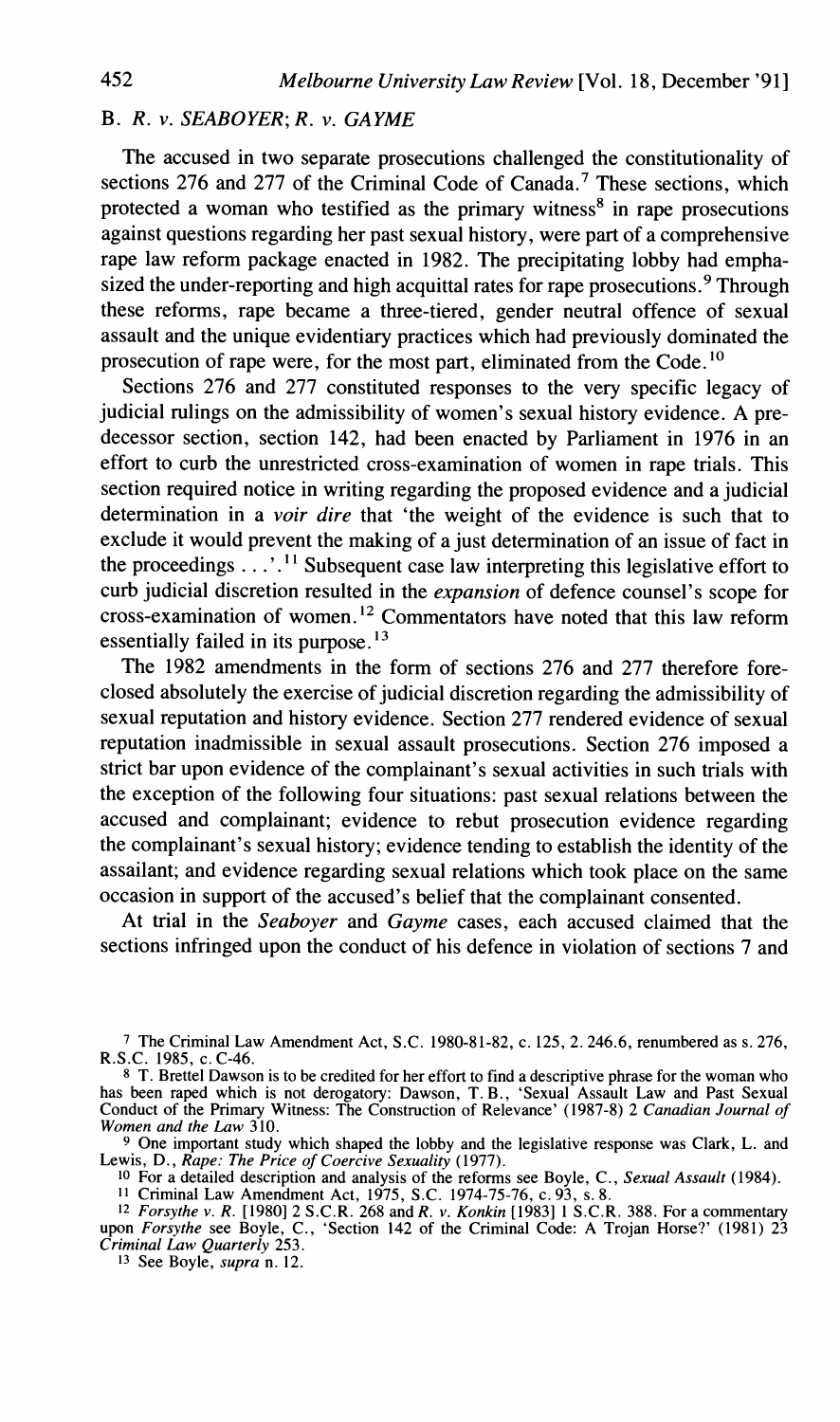$11(d)$  of the Charter.<sup>14</sup> The two cases were joined on appeal to the Ontario Court of Appeal. At this level and before the Supreme Court of Canada, several public interest groups presented interveners' briefs, including the Canadian Civil Liberties Union (CCLU) (supporting the position of the accused) and the Women's Legal Education and Action Fund (LEAF) (supporting the validity of the legislation).

The Court of Appeal held that there *may* be situations in which an individual accused's Charter rights would be violated, but instead of declaring the legislation invalid, held that trial judges should be able to find a 'constitutional exemption' in particular circumstances and hear the evidence in a *voir dire* in order to decide whether it should be admitted at trial. **l5** 

On further appeal to the Supreme Court of Canada, the majority, in a *7-2*  decision, held that section *276* violated section *7* of the charter.16 The Court rejected the 'constitutional exemption' approach used by the Ontario Court of Appeal on the basis that 'the result will accomplish, in essence, precisely what rejected the 'constitutional exemption' approach used by the Ontario Court of Appeal on the basis that 'the result will accomplish, in essence, precisely what striking down would do — set up a regime based on common law no relevancy'.<sup>17</sup> The majority went on to hold that section 276 could not be justified under section 1 as 'demonstrably justified in a free and democratic society<sup> $18$ </sup> and that therefore the section was void and inoperable.

On behalf of the majority, Justice Beverley McLachlin first dismissed the argument that evidence of past sexual conduct will be used to suggest that a woman who is sexually active is more likely to have consented or to perjure herself by fabricating a rape: 'These twin myths are now discredited.'<sup>19</sup> She then went on to give examples of 'relevant' sexual history evidence which are in fact premised upon these very myths: the extortionate prostitute and the sexually active teenager who 'cries rape' to cover for her own sexual behaviour.<sup>20</sup> In designating these hypotheticals as 'relevant', McLachlin J. simply adopted

Most of the time [a *voir dire*] will not be necessary to hear the evidence at all. On the statement of counsel<br>describing proposed evidence the trial judge can determine whether the evidence is necessary to provide a fair trial. Where there is a doubt a *voir dire* ... will be held to dispel that doubt.

Yola Grant has published a trenchant criticism of the Ontario Court of Appeal decision: Grant, Y., 'The Penetration of the Rape Shield: R. *v. Seaboyer andR. v. Gayme* in the Ontario Court of Appeal' (1989-90) 3(2) *Canadian Journal of Women and the* **Law** 592.

<sup>16</sup> Section 277 was upheld because: 'There is no logical or practical link between a woman's sexual reputation and whether she is a truthful witness. It follows that the evidence excluded can serve no legitimate purpose in the trial. Section 277, by limiting the exclusion to a purpose which is clearly illegitimate, does not touch evidence which may be tendered for valid purposes, and hence<br>does not infringe the right to fair trial: (1991) 48 O.A.C. 81, 109.

does not infringe the right to fair trial': (1991) 48 O.A.C. 81, 109.<br><sup>17</sup> (1991) 48 O.A.C. 81, 129. **18** Section 1 reads: 'The Canadian Charter of Rights and Freedoms guarantees the rights and freedoms set out in it subject only to such reasonable limits prescribed by law as can be demonstrably justified in a free and democratic society.'

19 (1991) 48 O.A.C. 81, 98.

20 *Ibid.* 113, 110-11.

<sup>14</sup> Section 7 reads: 'Everyone has the right to life, liberty and security of the person and the right not to be deprived thereof except in accordance with the principles of fundamental justice.' Section 11 reads: 'Any person charged with an offence has the right . . . (d) to be presumed innocent until proven guilty according to the law in a fair and public hearing by an independent and impartial tribunal'.

**<sup>15</sup>**(1987) 37 C.C.C. (3d) 53. In response to the argument by the C.C.L.U. that the use of the *voir dire* would presuppose the routine admission of evidence to determine its admissibility, the Ontario Court of Appeal stated, at 70: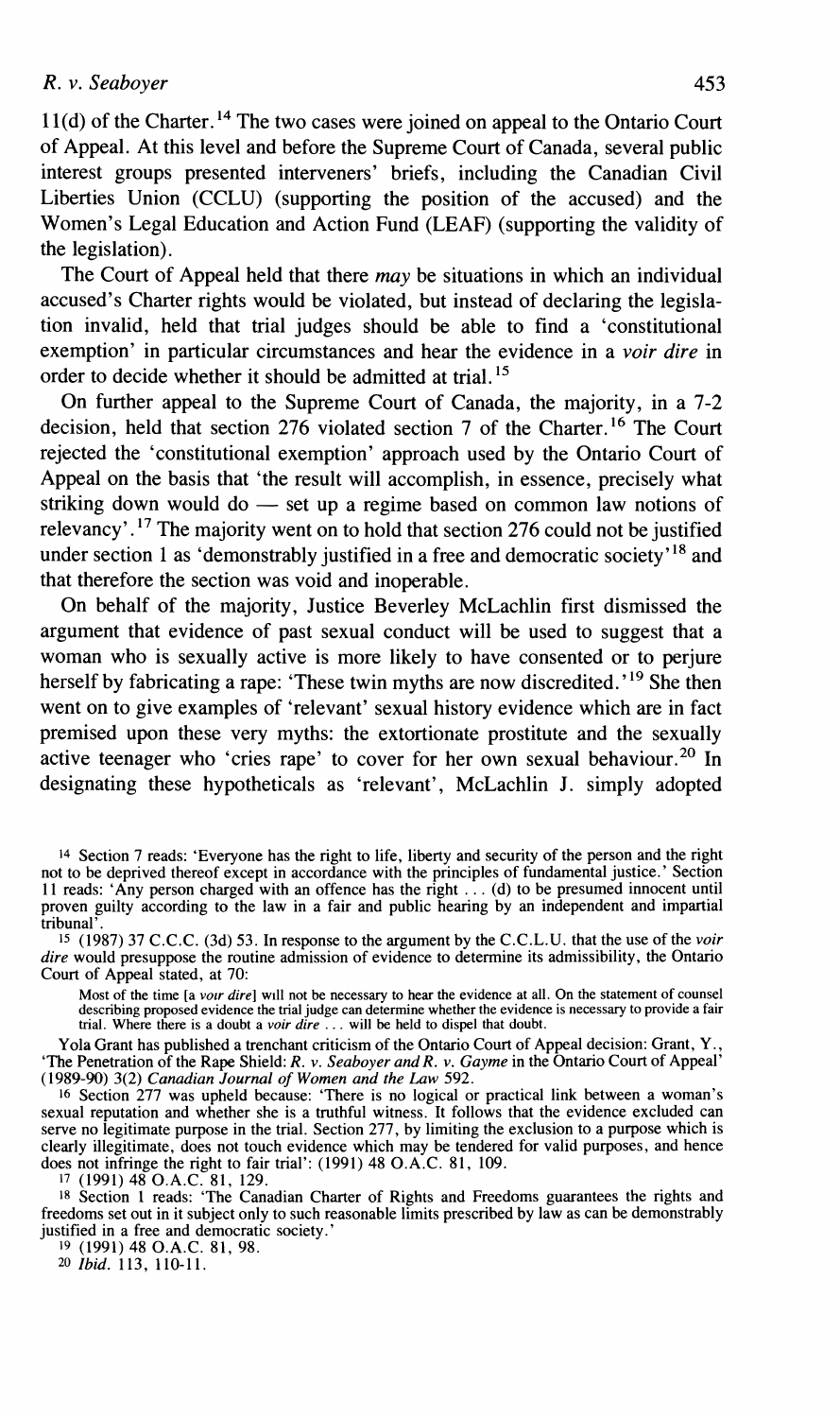McCormick's definition: 'Relevant evidence, then, is evidence that in some degree advances the inquiry  $\dots$  <sup>21</sup>

Referring specifically to McLachlin J.'s two examples, I note that we have neither data nor proven 'experience' to support the ideas that prostitutes are more likely to engage in extortion than others or that young women 'caught out' are more likely to 'cry rape' to cover a pregnancy or to avenge themselves. Given the absence of supporting data, and I do not consider acquittals secured through use of such evidence to be 'proof' of the defence's allegations,<sup>22</sup> this understanding of 'relevance' appears to encompass any evidence capable of belief which might influence the verdict. Needless to say, such an expansive and uncritical understanding of 'relevance' is not necessarily consistent with the search for truth, particularly when we are cognizant of the pervasiveness and influence of rape myths.<sup>23</sup> The only way that evidence that a woman is a prostitute or that a young woman has had sexual relations 'advances the inquiry' is if that information suggests to the trier of fact that such a woman is more likely to have consented and to have lied about the rape.24 Thus, while McLachlin J. said on the one hand that these are 'improper' inferences,<sup>25</sup> these are in fact the *only* inferences which can be drawn from sexual history evidence in her two hypotheticals. The 'twin myths' have not been 'discredited', but rather enshrined in the majority's own judgment.

McLachlin J. then held that the exclusion of the kinds of exculpatory evidence posited in her judgment (that is, the extortionate prostitute and the devious teenager) violates the accused's 'right' to make full answer and defence in accordance with the concept of 'fundamental justice' embodied in section 7 of the Charter. While she conceded that women and complainants may have countervailing Charter rights in sections 7 (right to security of the person) and 15 (equality), these interests were not determinative because 'a measure which denies the accused the right to present a full and fair defence would violate section 7 in any event'.<sup>26</sup> Using tautological reasoning, she argued that section 1 could not save the law: 'To the extent [section **2761** excludes relevant defence evidence whose value is not clearly outweighed by the danger it presents, the section is overbroad.<sup>27</sup>

**21** *Ibid.* 105, quoting McConnick, C., *McCormick's Handbook on the Law of Evidence* (1972) 438-40.

*<sup>22</sup>*McLachlin J.'s majority judgment used examples from cases *(supra* n. 3, 110-12), but oddly enough, failed to square this reliance with her own acknowledgement *(ibid., 98)* of a history of discriminatory beliefs about women in the context of rape trials.

**23** For a discussion of the studies which document the impact of these beliefs and sexual history

evidence upon the outcome of rape trials see the dissent in *Seaboyer*, supra n. 3.<br><sup>24</sup> For more detailed feminist analyses of the concept of 'relevance' see Dawson, supra n. 8;<br>Boyle, supra n. 12; Temkin, J., 'Regulating 'Canadian Judges and the Law of Rape: Should the Charter Insulate Bias?' (1989) 21 *Ottawa Law Review* 741.

I

i **I** 

**<sup>25</sup>***Seaboyer, supra* n. 3, 110.

*26 Ibid.* 98.

**27** *Ibid.* 127.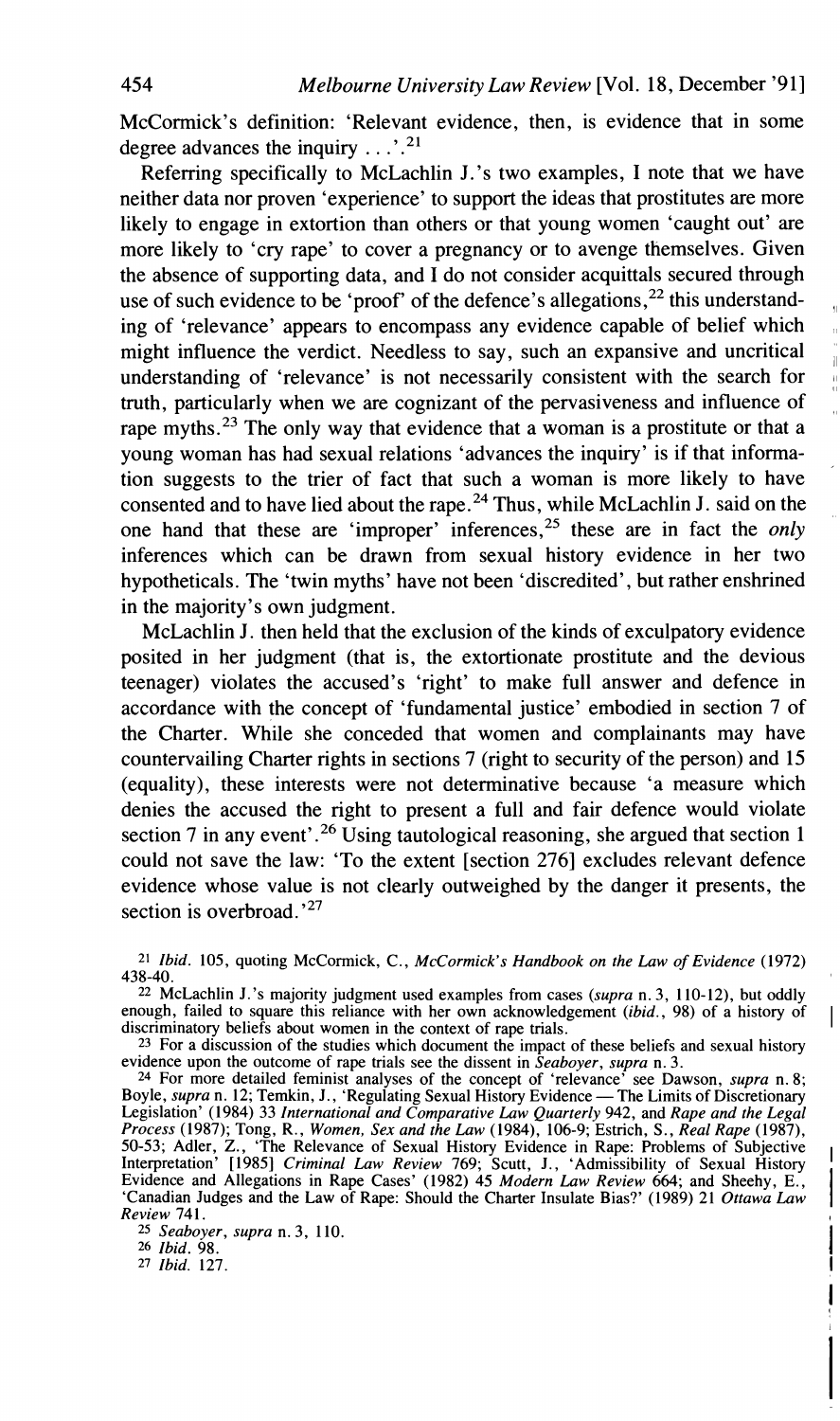The majority judgment thus reinstituted the *voir dire* system rejected by Parliament in its 1982 amendments, while expressing the hope that sexual history evidence could now be used by both judges and jurors without the influence of discriminatory beliefs.28 Although she claimed that the situations in which such evidence will be admissible will be 'exceptional',  $29$  McLachlin J, 's nonexhaustive list of appropriate evidence invites defence counsel and judges to use their imaginations: 'Evidence of sexual conduct tending to prove bias or motive to fabricate on the part of the complainant'; 'Evidence of prior sexual conduct, known to the accused at the time of the act charged, tending to prove that the accused believed that the complainant was consenting . . .'; and 'Evidence of prior sexual conduct which meets the requirements for the reception of similar act evidence . . . ' . **<sup>30</sup>**

The dissent in *Seaboyer* challenged the majority opinion on every point regarding section 276. In this dissent, we see feminist argumentation reflected and indeed further developed in an incisive, uncompromising judgment. The marked constrast in method and stance between the majority and dissenting opinions is amply illustrated by the opening sentences of Justice Claire L'Heureux-Dubé's judgment:

Of tantamount importance in answering the constitutional questions in this case is a consideration of the prevalence and impact of discriminatory beliefs on trials of sexual offences. These beliefs affect the processing of complaints, the law applied if and when the case proceeds to trial, the trial itself and the ultimate verdict. It is my view that the constitutional questions must be examined in their broader political, social and historical context in order to attempt any kind of meaningful constitutional analysis.

Unlike McLachlin J., L'Heureux-Dube J. used statistics, legislative history, feminist jurisprudence and a contextual analysis grounded in the reality of rape in women's lives to address fully the arguments and interests on both sides of the issue of the constitutionality of section 276. The paradox is that while *Seaboyer*  represents a devastating loss for individual women and for the feminist movement, L'Heureux-Dubé J.'s dissent, joined by Gonthier J., is likely to receive academic attention as an example of feminist jurisprudence rivalling the judgments of Justice Bertha Wilson<sup>32</sup> (as she then was) and, ultimately, this dissent is likely to become the majority judgment in the future.

### C. *THE IMPACT* OF *THE CHARTER*

Having described and commented briefly upon *Seaboyer,* I now propose to use *Seaboyer* to extend the critical analysis of Charter litigation in light of feminist agendas. In the section which follows I use the various arguments which together make up a critique of the Charter to structure my analysis. For each argument, I provide examples drawn from other Charter cases to illustrate the ways in which Charter litigation is either damaging or limiting for women's interests. I then underline these points by reference to the majority judgment in *Seaboyer.* 

**28** *Ibid.* 137.

**29** *Ibid.* 

**<sup>30</sup>***Ibid.* 138-39. 31 *Ibid.* 154.

32 See the judgments in *Morgenraler* and *Lavallee, supra* n. *6.*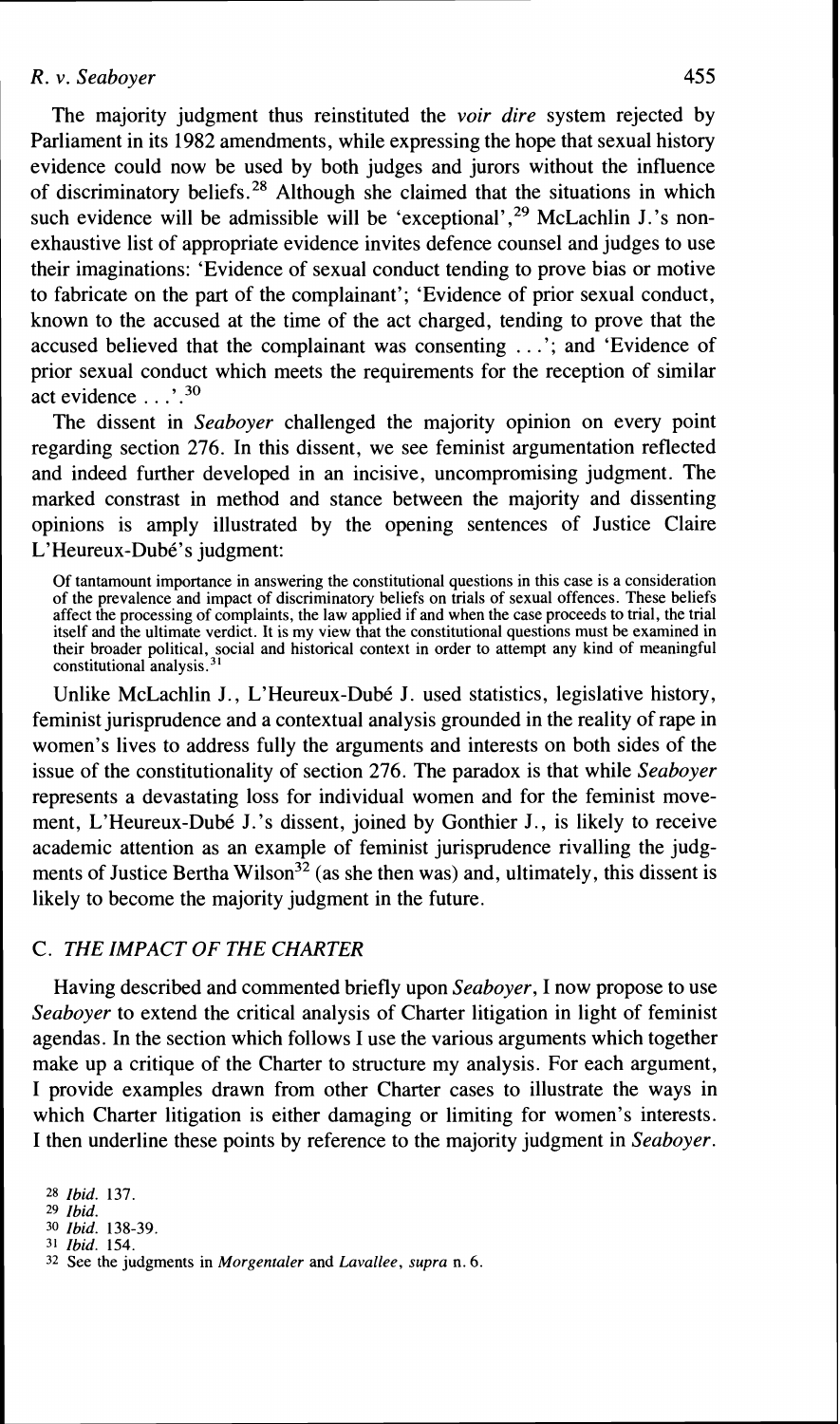## *Women are Rarely the Primary Litigants*

Women are very much on the defensive in the scheme of Charter litigation. In a 1989 publication, *Women and the Canadian Charter of Rights and Freedoms: One Step Forward or Two Steps Back*?<sup>33</sup> the authors found that in the first three years of equality litigation, 17 of 591 cases were argued by or on behalf of 'disadvantaged' groups; the rest were forwarded by men and corporations!<sup>34</sup> Fifty-two of these claims were sex equality claims, but only *nine* were pursued by women. The remaining cases were litigated by men on behalf of themselves or foetuses.35 Therefore, in many of the major cases involving women's rights, feminist litigators have acted as either parties or interveners *defending* against Charter challenges to sex specific sexual assault laws,<sup>36</sup> evidence laws,  $37$  a 'women only' teachers' union,  $38$  hate propaganda laws  $39$  and the obscenity  $law<sup>40</sup>$  among others.

Women's low rate of initiating Charter claims is unlikely to change dramatically in the future.<sup>41</sup> The prohibitive costs of Charter litigation<sup>42</sup> and the survival needs of those who have suffered discrimination (who are therefore reluctant to take on the social consequences of assuming the legal status of 'victim'<sup>43</sup>) are continuing obstacles to women's participation in Charter litigation.

Furthermore, it is neither simple nor certain that we can articulate a 'women's' position on many issues involving claims to equality. Women of colour, white women and First Nations women may start with different understandings of their oppression; white women may stand in relations of dominance and racism with respect to non-white women; and we may have political priorities which are not identical.<sup>44</sup> It may also be difficult to prepare a 'women's' position in the context of litigation given class differences<sup>45</sup> and competing feminist visions.<sup>46</sup>

**33** Brodsky, **G.** and Day, S. (1989). **34** *Ibid.* 118-19.

**35** *Ibid.* 119, 128.

**36** *R. v. Hess; R. v. Nguyen* [I9901 **2** S.C.R. 906

**37** *Seabover. suura* n. 3.

38 *Re Tomen and Federation of Women Teachers' Association of Ontario* (1987) 61 O.R. (2d) 489, affirmed (1989) 70 O.R. (2d) 48.

**39** *R. v. Keegstra* [I9901 3 S.C.R. 697 (defended by LEAF on the basis that 'obscenity' laws also constitute a form of 'hate propaganda').

<sup>40</sup> See R. v. Butler [1991] 1 W.W.R. 97 (legislation upheld as valid), argued before the Supreme Court of Canada on June 6, 1991: 'LEAF urges Court to uphold obscenity provision using harm-<br>based approach in pornography

heard in Charter litigation, one author has noted that Brodsky and Day's own data suggest that 'more<br>Charter' is unlikely to advance women's claims: Cossman, B., 'Dancing in the Dark: A review of<br>Gwen Brodsky and Shelagh D

<sup>42</sup> The cost of litigating an important case (to the highest court) was estimated at between \$250,000 and \$300,000 as of 1989: Brodsky and Day, *supra* n. 33, 44, n. 39.<br><sup>43</sup> Bumiller, K., 'Victims in the Shadow of the L

*153* 

**45** The case of *Symes v. The Queen* [I9891 C.T.C. 476 (since reversed by the F.C.A., decision as yet unreported) involved a sex equality claim by a well known feminist lawyer arguing for the deductability of child care costs as a business expense and as such illustrate how class divides 'women' as a legal category: Woodman, F., 'Child Care Expense Deduction, Tax Reform and the<br>Charter: Some Modest Proposals' (1990) 8 *Canadian Journal of Family Law* 371, 377, 383, and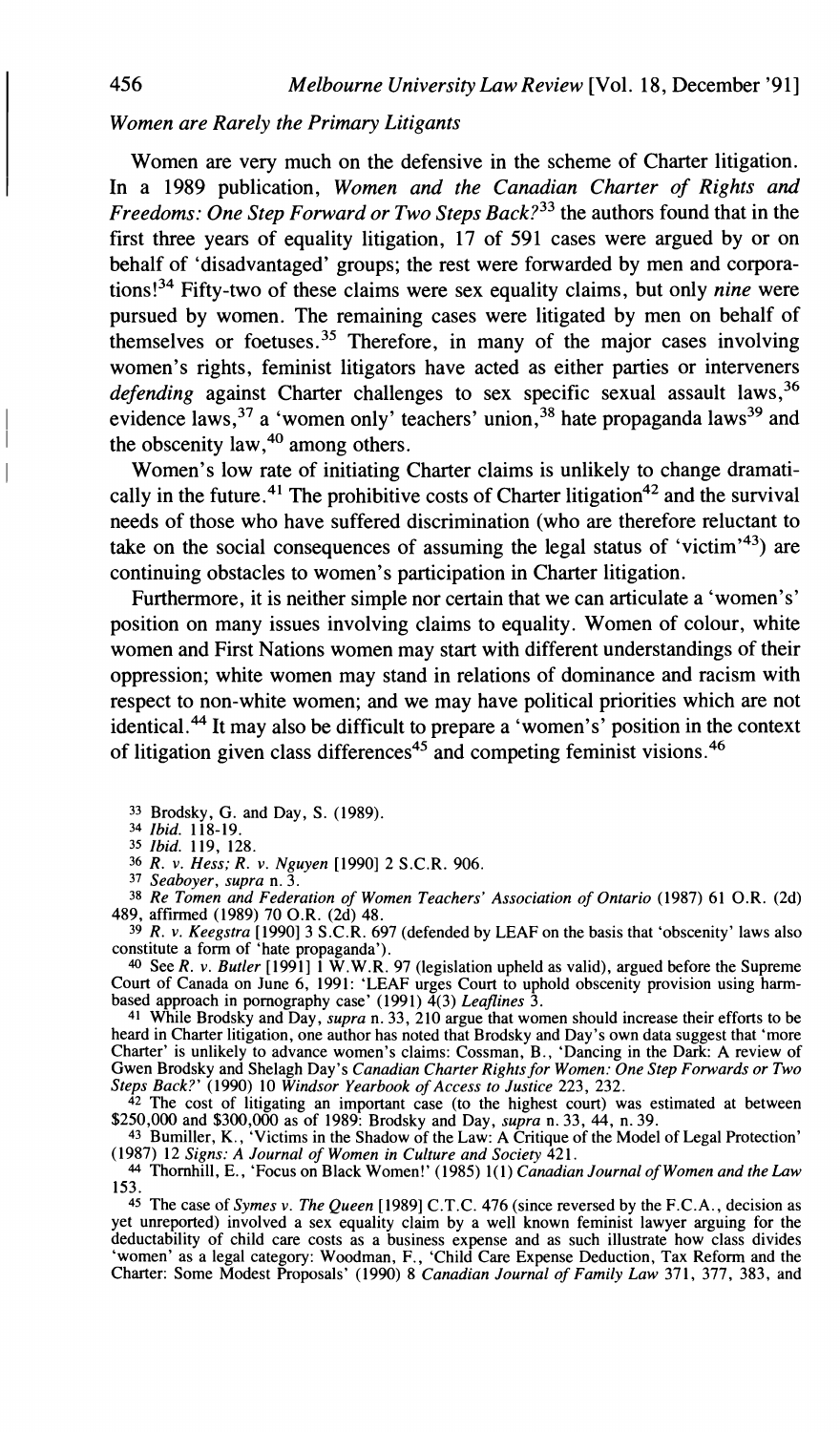Many women have exposed the race of the voice used by feminists and have begun to articulate an understanding of racism and sexism.47 In addition, LEAF has responded with a change in Board membership and a consultative process intended to make its litigation work representative of all women. This project of transformation is of vital political importance. However, its painstaking progress means that feminists cannot (and must not) flood the courts with sex equality claims in numbers comparable to those filed by men and corporations.

The structure of the criminal trial dictates further constraints. Women will rarely act as the primary litigants in criminal law Charter suits: women are infrequently in the position of accused and women in the role of 'complainant' do not have legal status as parties. A 'complainant' will not ordinarily have her own lawyer or be entitled to a legal aid certificate and, even if she retains counsel, it is questionable whether that lawyer would have standing to interfere in the conduct of a criminal trial.

The litigants in *Seaboyer* were of course the accused men and the state as represented by the Crown and those Attorneys-General who decided to argue in favour of the constitutionality of section 276. The interests of women as a group were defended by LEAF in the role of intervener.

Women could have launched a Charter claim to argue that section 276 was not being enforced by Crown attorneys<sup>48</sup> or that the section was unconstitutionally broad because it placed no temporal limit on the use of sexual history evidence if the accused and the primary witness had ever had a prior sexual relationship. Feminist lawyers could also have challenged the subjective basis for the 'mistake of fact' defence.49 However, finding the context in order to make this kind of claim is problematic. It would have been difficult indeed for women to have initiated a Charter challenge in the form of a reference: the standing rules have been relaxed considerably by the Court,<sup>50</sup> but the availability of other 'reasonable

**46** AS Laureen Snider has commented, '[Sltudies of women in the criminal justice system point out the dangers of attempting to make women's conditions in prison "equal" to those of men': 'Rethinking Feminism and Law', Draft Plenary paper for the International Feminist Conference on Women, Law and Social Control, Mont Gabriel, Quebec, July, 1991, 11. For example, in the context of claims for sexual and racial equality in terms of the federal prison for women in Canada, arguments regarding the need for First Nations women to serve their sentences close to their communities and demands for improved prison services for women have culminated in a promise by<br>the federal government to build more and better prisons for women! See Hossie, L., 'Women charge<br>discrimination at prison' *The* Death in the Cage' *The Ottawa Citizen* (Ottawa) 9 March 1991.<br><sup>47</sup> See for example the work of Thornhill, *supra*, n. 44; Hébert, J., "Otherness" and the Black

Woman' (1989) 3(1) *Canadian Journal of Women and the Law* 269; Ng, *R.* 'Immigrant Women: The Construction of a Labour Market Category' (1990) 4(1) *Canadian Journal of Women and the Law* 96; Monture, P., 'Ka-Nin-Geh-Heh-Gah-E-Sa-Nonh-Yah-Gah' (1986) 2(1) *Canadian Journal ofwomen and the Law* 159; and Kline, M., 'Race, Racism and Feminist Legal Theory' (1989) 12 *Harvard Women's Law Journal* 151.

**<sup>48</sup>**McGillicuddy, P., who worked for the Sexual Assault Care Centre at the Women's College Hospital in Toronto, Canada, has said that in attending sexual assault trials, she has rarely seen Crown attorneys enforce the ban on sexual history evidence. Telephone interview, June 16, 1989. **49** See R. *v. Pappajohn* I19801 2 S.C.R. 120 and Sheehy, *supra* n. 24,760 ff. for a description of

the more recent 'mistake' cases and for a Charter argument.

**50** *Borowski v. Canada (No. 1)* [I9811 2 S.C.R. 575.

Maloney, M., *'Symes:* A Case By Yuppies, For Yuppies and About Yuppies' unpublished manuscript available from the author at the University of Victoria Faculty of Law, Victoria, British Columbia.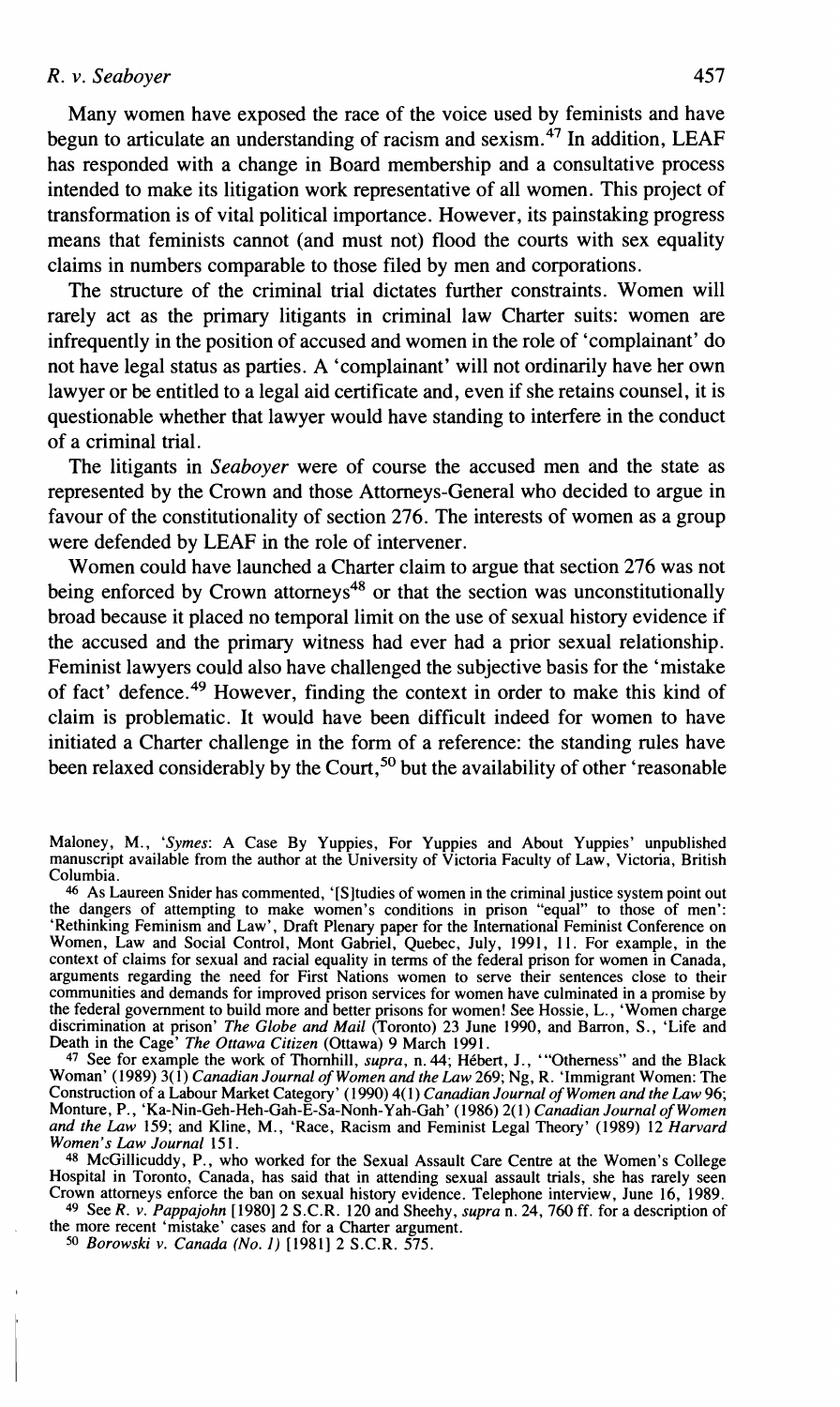and effective' means by which the issue could be brought before the courts suggests that a group such as a coalition of rape crisis centres may not have been permitted to pursue a reference.<sup>51</sup> A feminist organization could have perhaps gone on the offensive and sought out a woman testifying as the primary witness in a particular rape trial in order to create a test case. However, apart from the legal hurdles of the woman's non-party status and LEAF'S role as an intervener at trial, how can feminists in good faith ask a woman who has survived a rape to sacrifice herself by shouldering a lengthy and painful litigation process through to the Supreme Court?

## *Defensive Strategies Must be Conservative Strategies*

The difficulties presented by operating on the defensive are manifest. Women's groups and lawyers have less time and money to develop their own cases; they must act quickly and sometimes without an opportunity for consultation with the wider feminist community.

An additional difficulty is created by the fact that women's groups do not ordinarily receive notice of an accused's intention to challenge, at trial, the constitutionality of criminal legislation. LEAF lawyers must constantly be on the look-out for appellate cases which raise issues of concern to women so that intervener status can be sought. The problem with intervention at this later stage is that it is extremely difficult to introduce women's experience through oral testimony and statistical and expert evidence in an appellate court as opposed to a trial court. Certainly, Crown Attorneys and Attorneys-General cannot be relied upon to lay an adequate evidentiary groundwork at trial because they have been notoriously remiss in defending against Charter challenges.<sup>52</sup> Failure to comprehend the issues and to properly prepare a Charter argument may be even more prevalent where Crown Attorneys are prosecuting 'gendered' offences such as sexual assault.<sup>53</sup>

A final implication of operating on the defensive in Charter litigation is that feminists must respond to the structure and content of the accused's arguments and we may posit alternative arguments in a last ditch effort to preserve women's gains. While emphasizing that very radical arguments have been advanced by feminist litigators in Canada and that the question of reliance upon more traditional forms of argumentation has been an issue in debate among femin-

<sup>&</sup>lt;sup>51</sup> This test of whether there is some 'other effective and reasonable manner in which the issue may be brought before a court' is from *Borowski* (*No. 1*), *ibid.* 598. In another case this test was applied to deny a r in the criminal context once someone was charged under the law at issue: *Canadian Council of Churches v. Canada* (1990) 46 C.R.R. 290, 307, 310.

<sup>&</sup>lt;sup>52</sup> Brodsky and Day, *supra* n. 33, 62-66. For a recent example of a case in which the Crown failed to present an argument under s. 1 of the Charter (that the infringement upon Charter rights posed by the due diligence defence for the offence of false advertising was 'demonstrably justified in a free and democratic society') see *R.* v. *Wholesale Travel Group Inc.* (1989) 70 O.R. (2d) 545, reversed

<sup>53</sup> Several Crowns have publicly expressed the view, for instance, that women's sexual history evidence *is* 'relevant' and that men are unfairly disadvantaged by its exclusion: Doherty, D., (now<br>Justice Doherty) '"Sparing" the Complainant "Spoils" the Trial' (1984) 40 C.R. (3d) 55 and<br>Paciocco, D., 'The *Charter* a Relevance and the Constitutional Exemptions Doctrine' (1989) 21 *Ottawa Law Review* 119.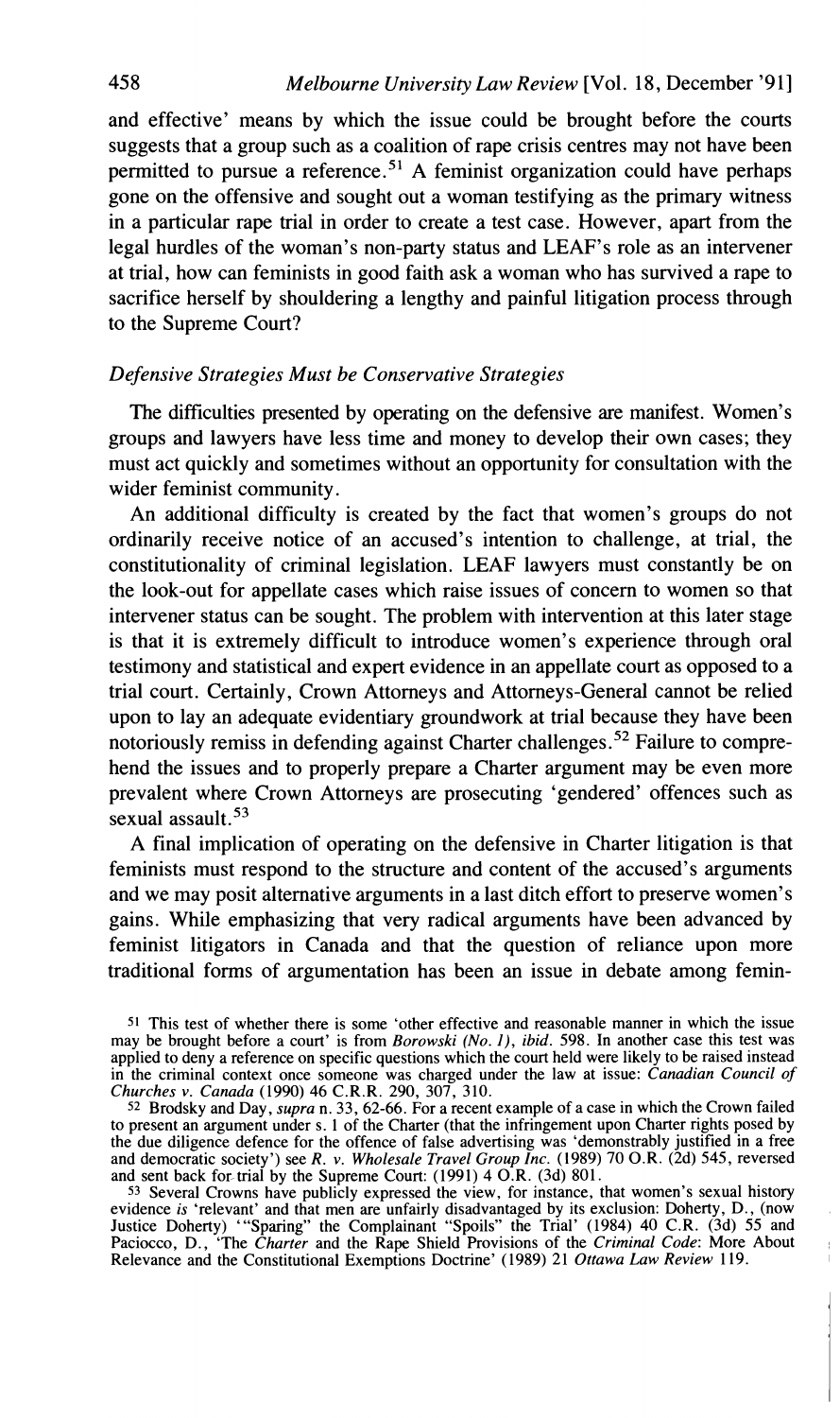ists, $54$  some of the arguments advanced by feminist lawyers in Charter cases could nonetheless be described as conservative of the *status quo.* 

As an example, in the case involving the challenge to the 'women only' rule for a teachers' union, one author has noted that the 'women only' rule was first defended by reliance upon sex equality arguments and secondarily on the basis that union rules were outside of Charter scrutiny because the organization was a 'private' entity.<sup>55</sup> The invocation of the 'public/private' distinction was perhaps necessitated by the extreme consequences of losing the case, but it may put at risk our other efforts to dismantle the distinction in the realm of labour and violence within the home.

The *Seaboyer* case also put women in a defensive position. The absence of a feminist voice at the trial level in the role of either litigant or intervener has important implications in terms of the shape of the argument ultimately put before the Court. In *Seaboyer,* LEAF did an excellent job of including affidavit evidence from rape crisis workers and other experts in its brief to the appellate courts. However, this evidence was never referred to by the judges in oral argument at the Supreme Court of Canada or in the written judgment and seemingly had no influence on the outcome. One might speculate that material which does not form part of the record at trial is unlikely to be fully incorporated into the judicial deliberations.

Furthermore, the lawyer who defended section 276 at the Ontario Court of Appeal<sup>56</sup> argued *in favour* of the 'constitutional exemption' approach. He thus conceded that some forms of sexual history evidence are 'relevant' and that the Charter might be violated in particular circumstances, described only as those involving malice, fabrication or fantasies. This tactic may have represented good judgment in terms of salvaging something of the legislation, but it is certainly questionable whether the 'constitutional exemption' doctrine in fact accomplishes this goal. On the other hand, this strategy was not particularly radical in that there was no unequivocal defence of a rape shield law,  $57$  much less was there a challenge to the defects in section 276 from the point of view of women. In addition, Judy Fudge has noted that the argument presented at this level of court failed to address and question the 'discourse of sexuality' used to represent the experience of rape such as the 'consent' versus 'coercion' dichotomy. ${}^{58}$ 

Ironically, the long delays preceding Supreme Court argument permitted LEAF to hold a national consultation to reconsider its argument in the *Seaboyer*  case. As a consequence, LEAF's case development process was altered in a very positive way and LEAF's lawyer<sup>59</sup> presented a far more radical argument at the Supreme Court of Canada. Not only did she defend section 276 in a wholehearted fashion, but on behalf of LEAF she also argued that aspects of the rape

56 Counsel for LEAF at the Court of Appeal was Mark Sandler.

<sup>54</sup> See McIntyre, *supra,* n. 4.

<sup>55</sup> Petter, 'Legitimizing Sexual Inequality', *supra* n. 4, *366.* 

<sup>57</sup> For example, **s.** 276 permitted the accused to introduce evidence of his past sexual relationship with the woman, even if that relationship took place 20 years before.

<sup>5</sup>s Fudge, 'The Effect of Entrenching', *supra* n. 4, **458-59. 59** The case before the Supreme Court of Canada was argued by Elizabeth Shilton.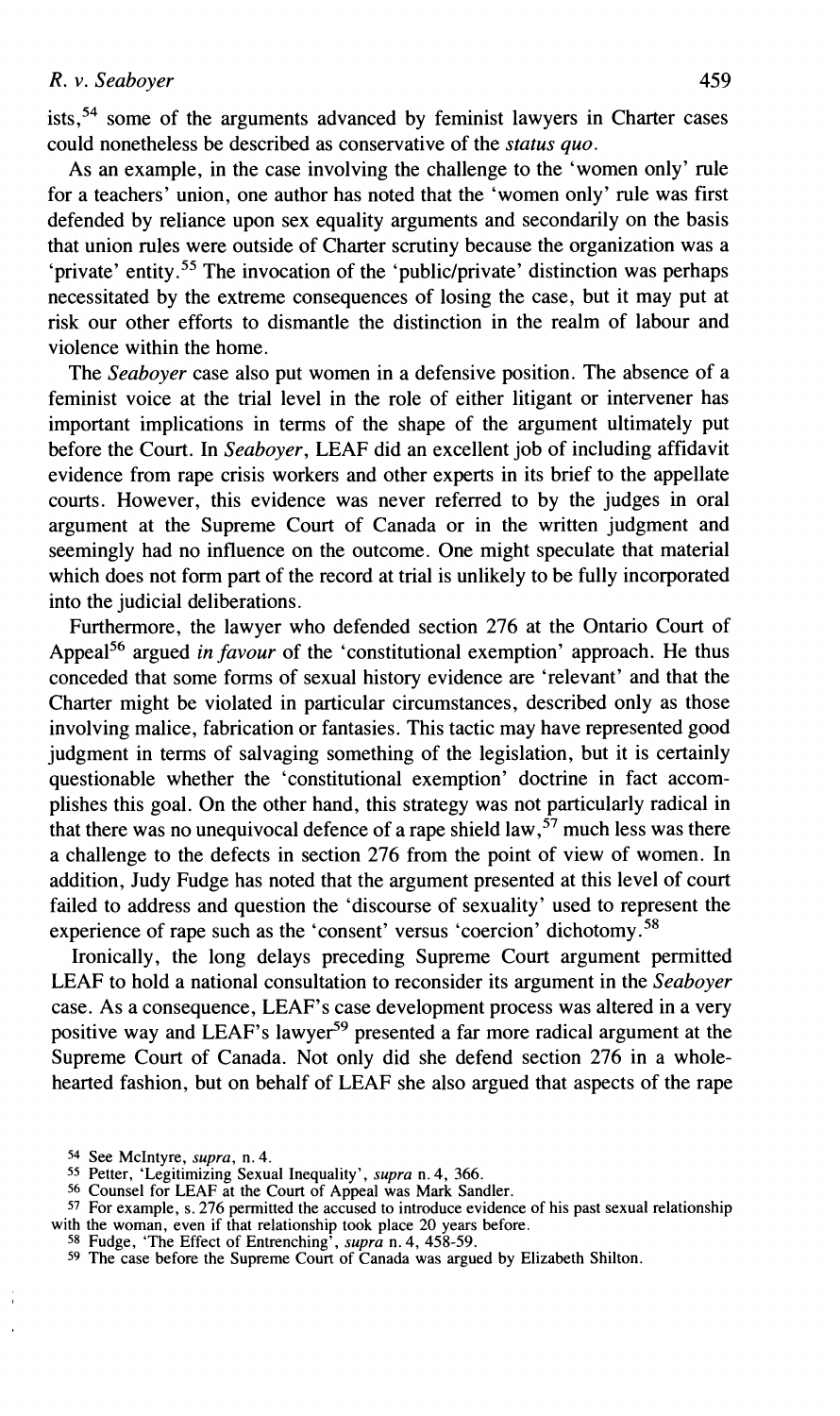shield law and related rape law doctrine, such as the 'mistake of fact' defence, were unconstitutionally broad in light of women's rights under sections **7** and 15.

It remains the case, however, that in preparing a legal argument which responds within the parameters of a structured Charter argument, lawyers, including feminist lawyers, often 'hedge their bets' by offering alternative, less radical positions. For example, in an effort to have some influence upon the outcome in *Seaboyer,* I have used this form of argument in my own writing by arguing that: first, sexual history evidence is never 'relevant'; second, even if considered 'relevant', its exclusion does not offend section **7** because 'fundamental justice' must also include women's interests in bodily security; third, if section 7 were said to be violated, such violation must be offset against women's equality rights in section 15, and section 28 should be read to mean that section 15 rights prevail;<sup>60</sup> and fourth, even if a section 7 Charter violation were found, the law should be saved under section 1 as 'demonstrably justified in a free and democratic society' **.61** 

One risk of this form of alternative argumentation is that judges will not be compelled to address the most radical arguments and thus we will not succeed in challenging the masculine basis of the underlying concepts themselves. Indeed, in her majority judgment McLachlin **J,** was not obliged to consider LEAF's counter attack on the unconstitutional overbreadth of section **276** or its challenge to the 'honest mistake of fact' doctrine given that these were not issues framed in the original appeal.

Further, the majority opinion also ignored LEAF's arguments regarding the bias inherent in judicial conceptions of 'relevance'. LEAF's points on women's conflicting Charter interests were dismissed in one terse sentence.<sup>62</sup> The only argument which attracted some amount of analysis in the majority judgment was the 'last resort' position on the effect of section 1 **.63** 

#### *Legal Structures and Values Militate Against the Success of Women's Claims*

There are several structural barriers which impede women's claims under the Charter. First, the reliance placed on generalizations by legal method permits judges to abstract legal issues from their social, political and historical contexts.<sup>64</sup> Although Charter litigation clearly invites judicial consideration of context and impact of legislative policy, much of the discourse remains abstract and devoid of context. $65$  This feature of Charter litigation means that clients, lawyers and judges may fail to see women's claims as raising 'legal' issues which fit within the recognized paradigms.

Second, barriers to women's claims result from the exclusion of women from

<sup>60</sup> For an example of such an argument see McPhedran, M., 'Section 28 — Was it Worth the **Fight?' in** *The Study Day Papers* **(1983) 4.0.** 

**<sup>61</sup> Sheehv.** *sunra* **n.4.** 

*<sup>62 ~</sup>eaboiir, iupra* **n. 3, 97-98. 63** *Ibid.,* **126-27.** 

**<sup>64</sup>Mossman, M. J., 'Feminism and Leaal Method: The Difference it Makes' (1986) 3** *Australian* - *Journal of Law and Society* **30.** 

**<sup>65</sup> McIntyre, 'Driving Women to Abstraction',** *supra* **n. 4.**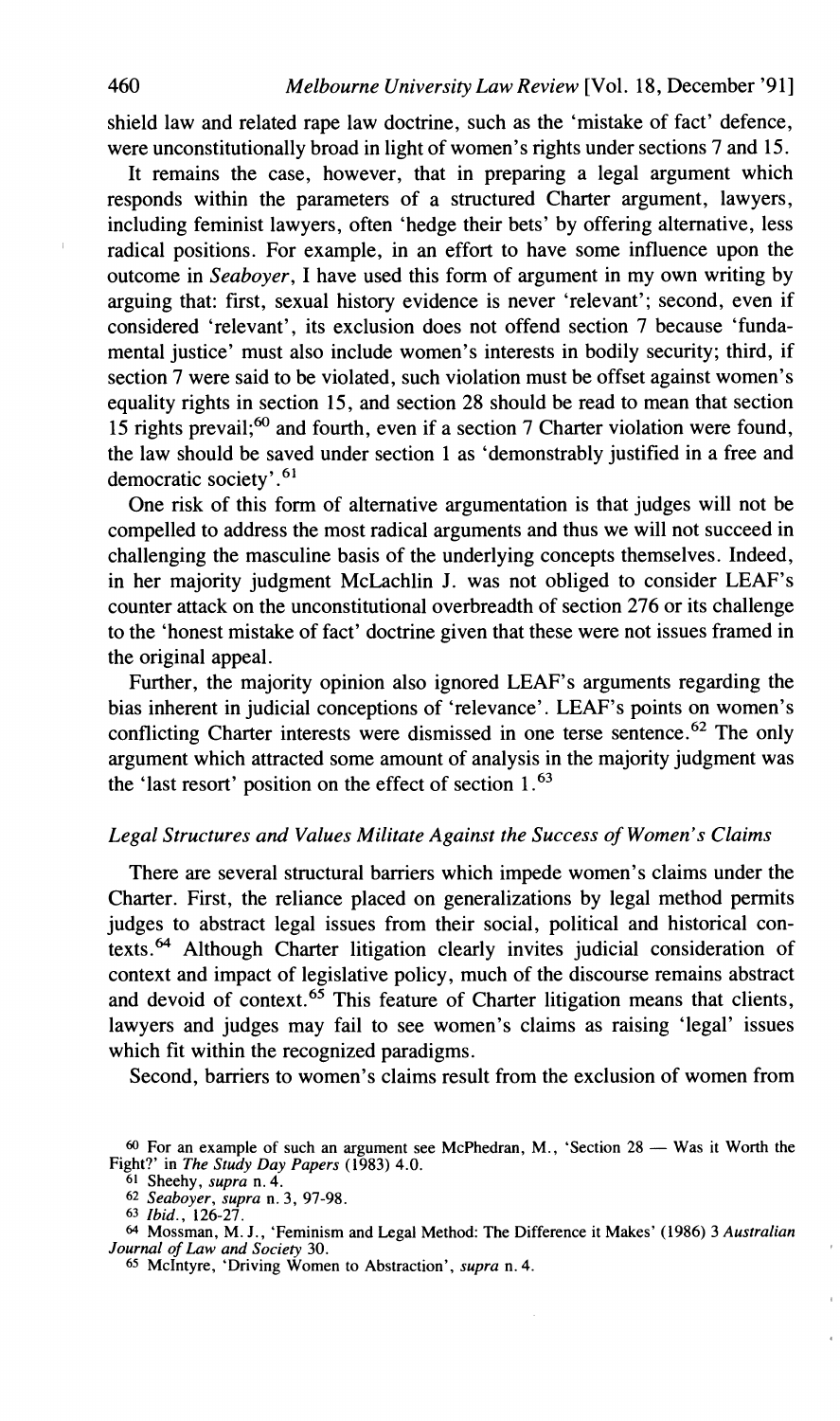the articulation and design of both criminal law and the Charter itself. For example, the fact that 'complainants' do not have party status in criminal trials means that we lack language, concepts and precedent for the recognition of rights for women who testify in rape trials. Women can utilize sections 15 and 28 as legal grounding for Charter claims, but as yet have been unable to assert successfully the priority of these rights. With the exception of section 28, for which women lobbied long and hard after being excluded from the constitutional drafting process, <sup>66</sup> there is nothing in our Charter to determine contests between conflicting rights. In the absence of specific provisions assigning and ordering rights to women as 'complainants' in the criminal context, we might expect that the accused's 'fundamental freedoms' will trump women's rights at every turn.

*Seaboyer* illustrates the judicial preference for clean, abstract claims. While LEAF and the Attorney-General for Canada presented affidavit evidence regarding the impact of rape law upon the lives of women who have been sexually assaulted, statistical evidence on the incidence of rape, the under-reporting, prosecution and acquittal rates for rape, the prevalence of rape myths and studies regarding the influence of sexual history evidence upon judges and jurors in support of their arguments, the defence and the CCLU emphasised that the opposition could not 'prove' that the remarkable increase in reporting  $67$  pursuant to the rape law reforms of 1982 is linked to the ban on the use of sexual history evidence.

Conversely, the defence presented vague outlines of the evidence they wished to elicit if permitted to cross-examine the women. Seaboyer wanted to crossexamine the complainant, whom he had met in a bar, 'as to other acts of sexual intercourse which may have caused bruises and other aspects of the complainant's condition which the Crown had put in evidence'.<sup>68</sup> Gayme proposed to introduce evidence regarding another 15 year old complainant's alleged 'habitual attendance at the school (not the school of the complainant but that of the accused) to perform sexual acts with students and generally that [she] had been very free with sexual favours, sometimes at her own insistence'. $^{69}$  Counsel for the accused were not asked to show either statistics or substantiated examples in support of their assertions that the proffered evidence would tend to support the conclusion that the women in question consented.

Furthermore, both the defence and the CCLU asserted blithely that judicial and public adherence to rape myths had diminished such that no further dangers existed of abuse of this kind of evidence, that the Canadian public could rely upon the good sense of our judges, all the while referring to 'unchaste' women! Only one member of the Supreme Court, L'Heureux-Dubé J., asked for evidence in support of this appeal to judicial vanity. Defence counsel's failure to answer

 $\ddot{i}$ 

*<sup>66</sup>* **Hosek, C., 'Women and the Constitutional Process' in Banting, K. and Simeon, R. (eds),** *And No One Cheered: Federalism, Democracy and the Constitution Act* **(1983) 280.** 

<sup>&</sup>lt;sup>67</sup> Roberts, J. V. and Grossman, M. G. 'Reporting Crimes of Sexual Aggression: Recent National<br>Frends' in Roberts, J. V. and Mohr, R. (eds), *Sexual Assault in Canada* (forthcoming) ch. 3, 12, 22, **citing an increase in reporting of 127% in the period 1982-1988.** 

*<sup>68</sup> Seaboyer, supra* **n.** *3,* **91. 69 This excerpt is from the decision of the Ontario Court of Appeal,** *supra* **n. 15, 58.**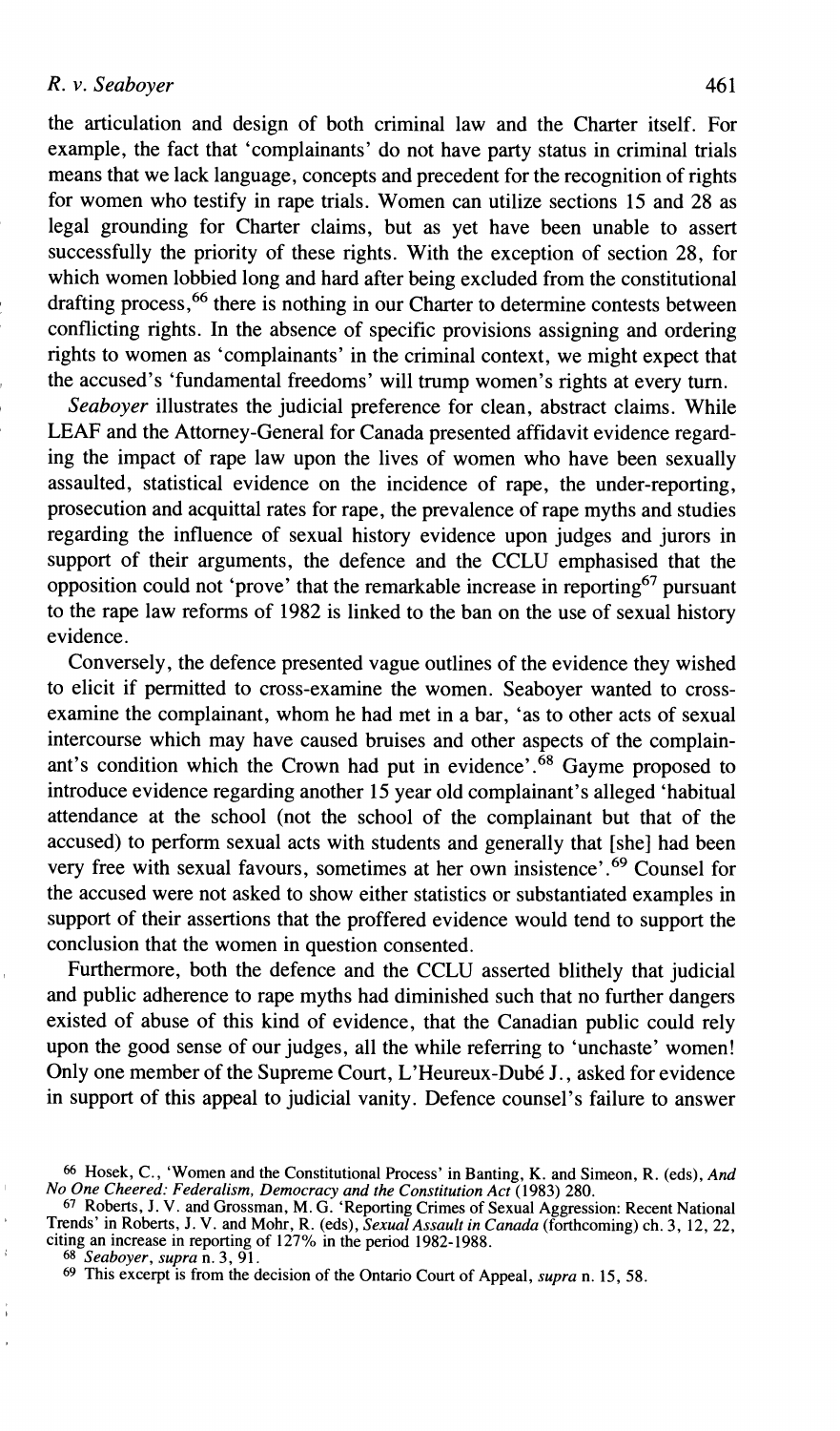this pointed question seemingly had no impact upon the majority's willingness to accept the abstract proposition that judges and juries are able to overcome the sexism inherent in our culture.

The difficulty posed by our lack of language and concepts to serve women's claims is evidenced by L'Heureux-Dubé J.'s dissent. In the opening pages of her judgment, she grappled with the appropriate terminology to describe the primary witness in rape cases. She discarded 'prosecutrix' as archaic, given that individual women no longer bear the sole responsibility for prosecution of their rapes; she rejected 'alleged victim' as too pejorative. She ultimately settled on the word <sup>11</sup> 'complainant'. Although she described this word as 'harsh', she believed it to be the 'least infirm' of her choices. $70$ 

The majority judgment also highlights the way in which underlying legal structures contain women's claims. The interests of individual women who attempt to prosecute their rapes and of women as a group were given short shrift by McLachlin J. She clearly perceived the legally significant conflict as that between the state and the accused men and the rights of the accused as paramount regardless of evidence marshalled to demonstrate harm to women.

## *Judges Will Validate the More Conservative or Simplified Feminist Arguments*

If feminist arguments are successful in that they invoke a judicial response or, indeed, win the case, these arguments are often understood only in their simplest or most conservative forms. The more radical feminist arguments are unfamiliar, not within the traditional legal paradigm and profoundly disruptive of established hierarchies. The successful Charter cases involving women's rights have either been won on grounds apart from sex equality rights, or been based on reasoning detrimental to women's other claims.

One example of this phenomenon is the women teachers' union case described above, $71$  where the women ultimately succeeded in rebutting a sex discrimination claim on the basis that the union was 'private' and immune from Charter challenges. A more recent example can be found in *R. v. Hess*; *R. v. Nguyen*<sup>72</sup> in which the Court upheld a sex specific statutory rape offence on the basis that: 'there are certain biological realities that one cannot ignore and that may legitimately shape the definition of particular offences'.<sup>73</sup> Needless to say, the grounding of sex specific offences in 'biology' rather than in the social construction of coercive sexual relations between women and men is likely to be counterproductive to our efforts to put an end to rape.

At the Court of Appeal level in *Seaboyer,* the 'successful' arguments were in fact those advanced by counsel for LEAF, which amounted to concessions as to 'relevancy' in some circumstances and partial invalidity of section 276. None of LEAF'S more radical arguments found their way into the written judgment.

<sup>70</sup> *Seaboyer, supra n. 3,* **154-55.** 

<sup>71</sup> *See Re Tomen and Federation of Women Teachers' Association* of *Ontario, supra n. 38 and*  **accompanying** *text.* 

<sup>72</sup> *Supra n. 36. 73 Ibid. 929.*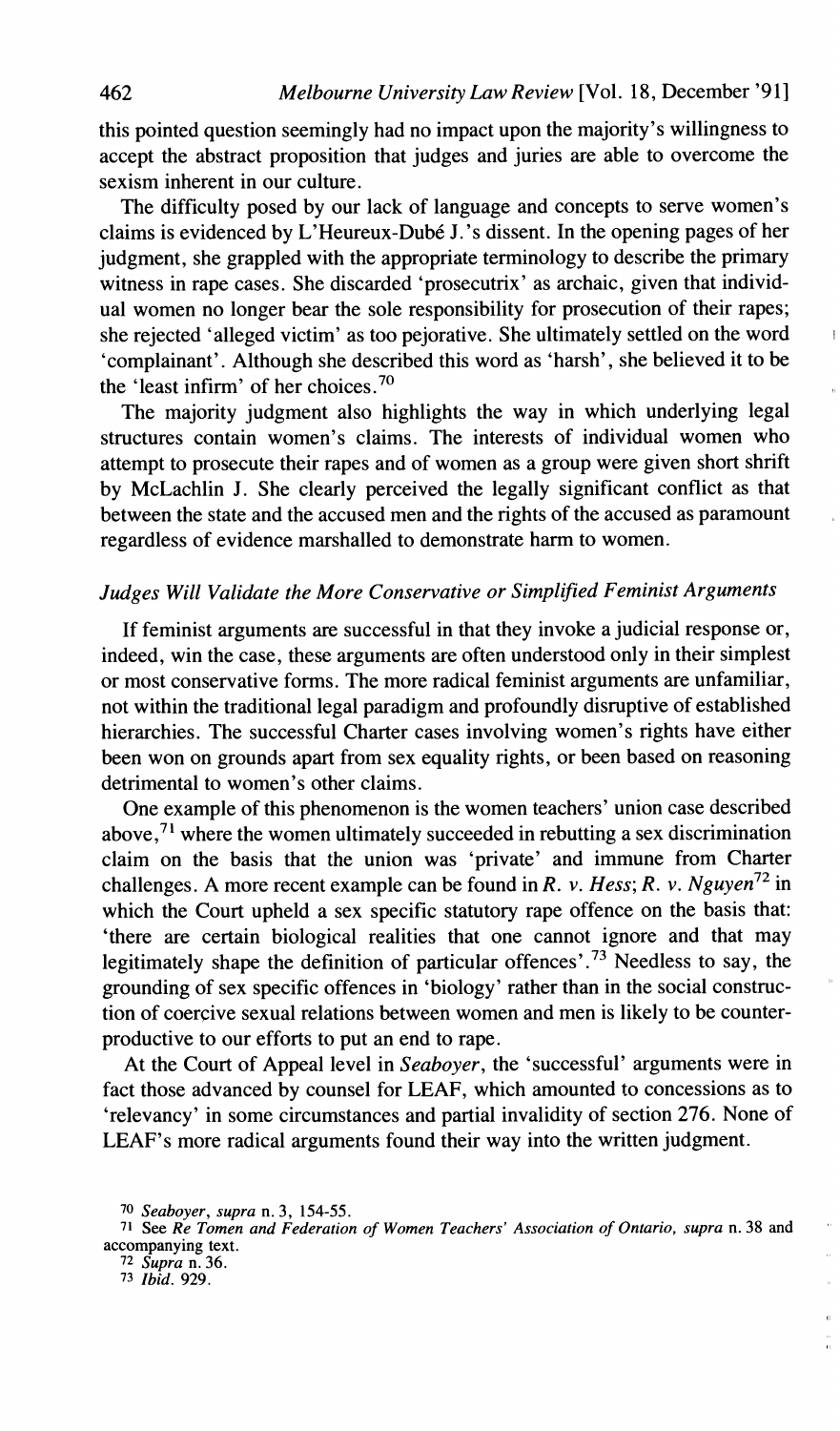In *Seaboyer* at the Supreme Court of Canada, L'Heureux-Dub6 J. must be credited for accurately reflecting and enlarging feminist analysis of rape law in her dissent. In contrast, the majority judgment both failed to address feminist arguments regarding 'relevance' and, it seems, misinterpreted the efforts of both the Attorney-General of Canada and LEAF to present arguments in the alternative. At several points in her opinion, McLachlin J. read these arguments as amounting to concessions. With respect to the question of whether section 7 was violated she stated: '[A111 proponents in this case concede that a measure which denies the accused the right to present a full and fair defence would violate section 7 in any event.<sup>74</sup> Similarly, when stating that section 1 could not be invoked to save section 276, she said:

As indicated in the discussion of s. 7, all parties agree that a provision which rules out probative defence evidence which is not clearly outweighed by the prejudice it may cause to the trial strikes the wrong balance between the rights of complainants and the rights of the accused.<sup>75</sup>

Thus alternative arguments and abstract propositions have been transformed to give the appearance of consensus on the part of all the litigants, including LEAF.

#### *The Masculine Experience Will Shape Equality Jurisprudence*

The relative rarity of women's claims means that even if women's organizations achieve intervener status and present briefs in men's litigation, the jurisprudence of equality will be shaped by men's lives and concerns and through the eyes of (mostly) male judges.<sup>76</sup>

In both the United States<sup>77</sup> and Canada<sup>78</sup> commentators have noted that equality cases are more likely to succeed where the litigant is a man in whose context judges can understand 'equality', or where a female litigant claims that she can meet male 'norms' by invoking the liberal model of equality and claiming that she is 'similarly situated'. While the Canadian jurisprudence has evolved in response to feminist argumentation and has seemingly moved towards an 'equality of result' model of equality, this is at best an uneven development.<sup>79</sup>

In a number of cases Canadian courts have sustained men's arguments that sex specific crimes such as incest discriminate against men.<sup>80</sup> Two of the important cases hailed as victories for women, our abortion case $81$  and our parental leave  $case, <sup>82</sup>$  involved men as claimants: Dr Henry Morgentaler, who challenged the constitutionality of the criminal prohibition on abortions and Shalom Schacter, who claimed entitlement to unemployment benefits as an adoptive father. Finally, our sex segregation in sports case was won in part because Justine

<sup>74</sup>*Seaboyer, supra* n. 3, 98. 75 *Ibid.* 127. 76 Petter, 'Legitimizing Sexual Inequality', *supra* n. 4. 77 Cole, D., 'Strategies of Difference: Litigating for Women's Rights in a Man's World' (1984) 2 *Law and Inequalily: A Journal of Theory and Practice* 33.

**<sup>78</sup>**Petter, 'Legitimizing Sexual Inequality', *supra* n. 4. 79 The articles by Eaton, *supra* n. 5 and Majury, *supra* n. 6 examine the extent to which the Supreme Court has abandoned the liberal model of equality.<br><sup>80</sup> For the most recent example see R. v. F. D. (1991) 3 O.R. (3d) 733.

<sup>80</sup> For the most recent example see R. v. F.D. (1991) 3 O.R. (3d) 733.<br><sup>81</sup> Morgentaler, supra n. 6.<br><sup>82</sup> Schacter v. Canada Employment and Immigration Commission (1988) 18 F.T.R. 199, affirmed [1990] 2 F.C. 129.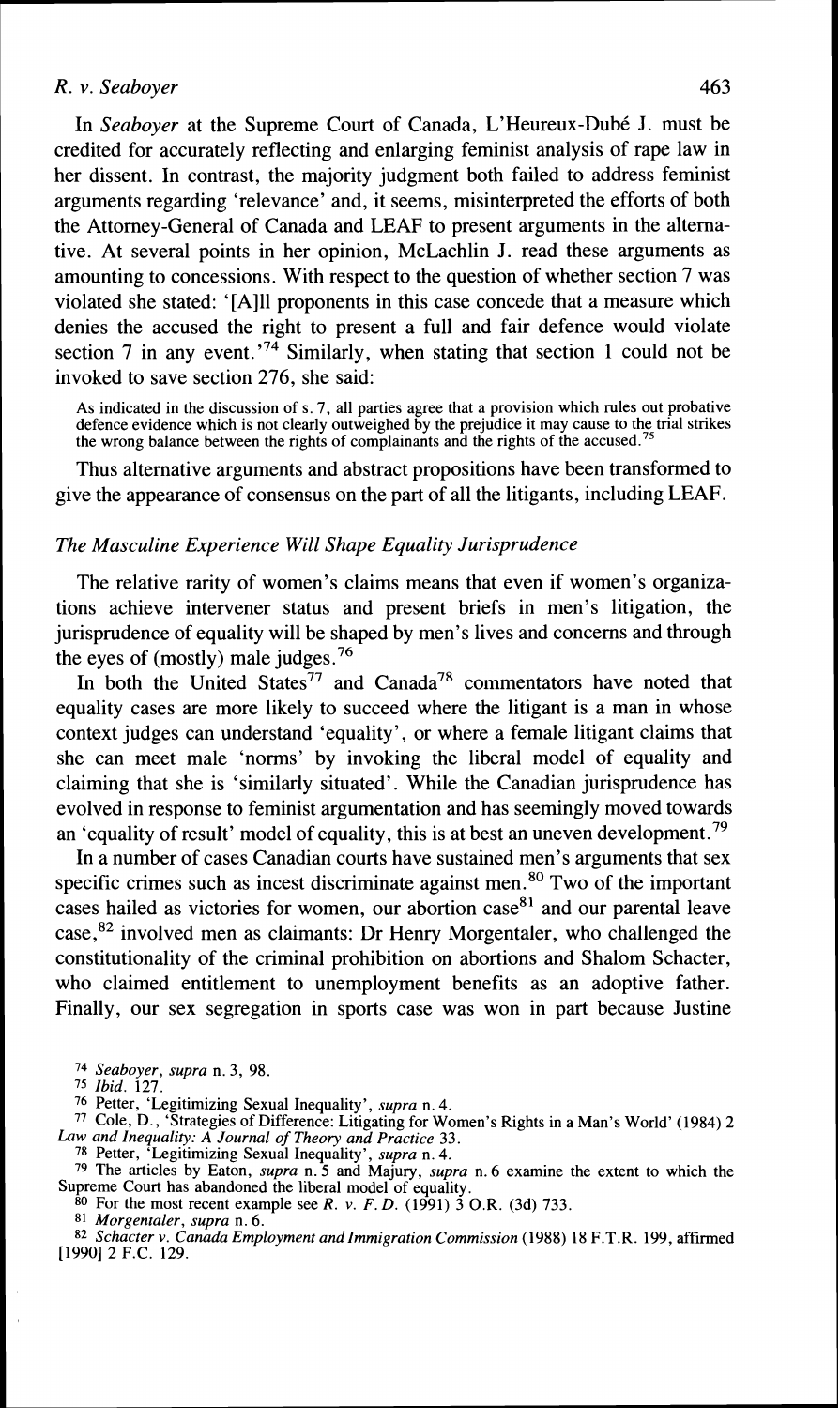Blainey could show that she was as good a player as, if not better than, the boys on her hockey team.83 The 'similarly' situated test for equality is clearly of limited value for the vast majority of women's issues.

Women's equality claim in the *Seaboyer* case was clearly one that would have no resonance for the majority of judges because there was no readily available masculine analogy. In fact, this particular equality claim could be said to be antithetical to men's interests as potential accused.<sup>84</sup> The majority judgment did not take on the arguments with respect to women's rights under sections 7 and 15: it was simply asserted, without discussion of the role of section 28, that these could not outweigh the accused's right not to be 'wrongfully' convicted.<sup>85</sup>

While the majority opinion in *Seaboyer* does not contribute to equality jurisprudence except by way of negative statement, it shapes and reinforces rape law and rights interpretations along the lines of men's experience. The hypothetical examples of 'relevant' evidence, the reopening of a wide berth for the questioning of the primary witness, the return of discretion and power to the judiciary and the priority assigned to the rights of the accused in preference to women's equality rights all serve the interests of men over those of women as a group. The fact that the decision itself was authored by a woman judge does not undermine this point: most people who hold decision-making powers in the major social, economic and political institutions of our society adhere to the patriarchal belief systems of those institutions, regardless of their own sex or class. This is why, for instance, Justice Bertha Wilson, formerly of the Supreme Court of Canada, has posed the question of whether 'women judges **will** really make a difference', $^{86}$  and it is also why many jurisdictions have created judicial task forces to uncover and tackle the biases against women ingrained in the judicial system.<sup>87</sup>

## *The Charter has Contributed to the Reijication of 'Men's Rights'*

In Canada, as elsewhere, we have witnessed the growth and reach of the 'men's rights' movement. What perhaps distinguishes Canada is that the movement has access to an authoritative legal language which has not only media currency but also appeals to the judiciary.<sup>88</sup> Men, both as individuals and as part of 'men's rights' groups, have claimed victimization by women in many areas of the law, including family law and reproduction law.89

**83 Petter, 'Legitimizing Sexual Inequality'** *supra* **n. 4,** *364* **describing** *Re Blainey and Ontario Hockey Association* **(1986) 54 O.R. (2d) 513.** 

**84 Christine Boyle has argued that rape is one of the few offences for which judges seem to place themselves in the shoes of the accused:** *supra* **n. 10, 5-10, 17, 20-21.** 

**85** *Seaboyer, supra* **n.** *3,* **128. <sup>86</sup>Wilson, B., 'Will Women Judges Really Make a Difference?' (1990) 28** *Osgoode Hall Law Journal* **507, translated as 'Est-ce que les femmes juges feront une difference?' (1990-1991) 4(2)** 

Canadian Journal of Women and the Law 359.<br><sup>87</sup> See the task forces for the states of New York and New Jersey described by Wilson, *ibid.*<br><sup>88</sup> For example, the Québec Court of Appeal in a 3-2 decision upheld a man's requ **Supreme Court:** *Daigle v. Tremblay* (1989) 59 D.L.R. (4th) 609. 89 Dawson, B., 'Fathers' Rights Groups: When Rights Wrong Women' (1988) 9(8) *Broadside* 6. <sup>89</sup> Dawson, B., 'Fathers' Rights Groups: When Rights Wrong Wome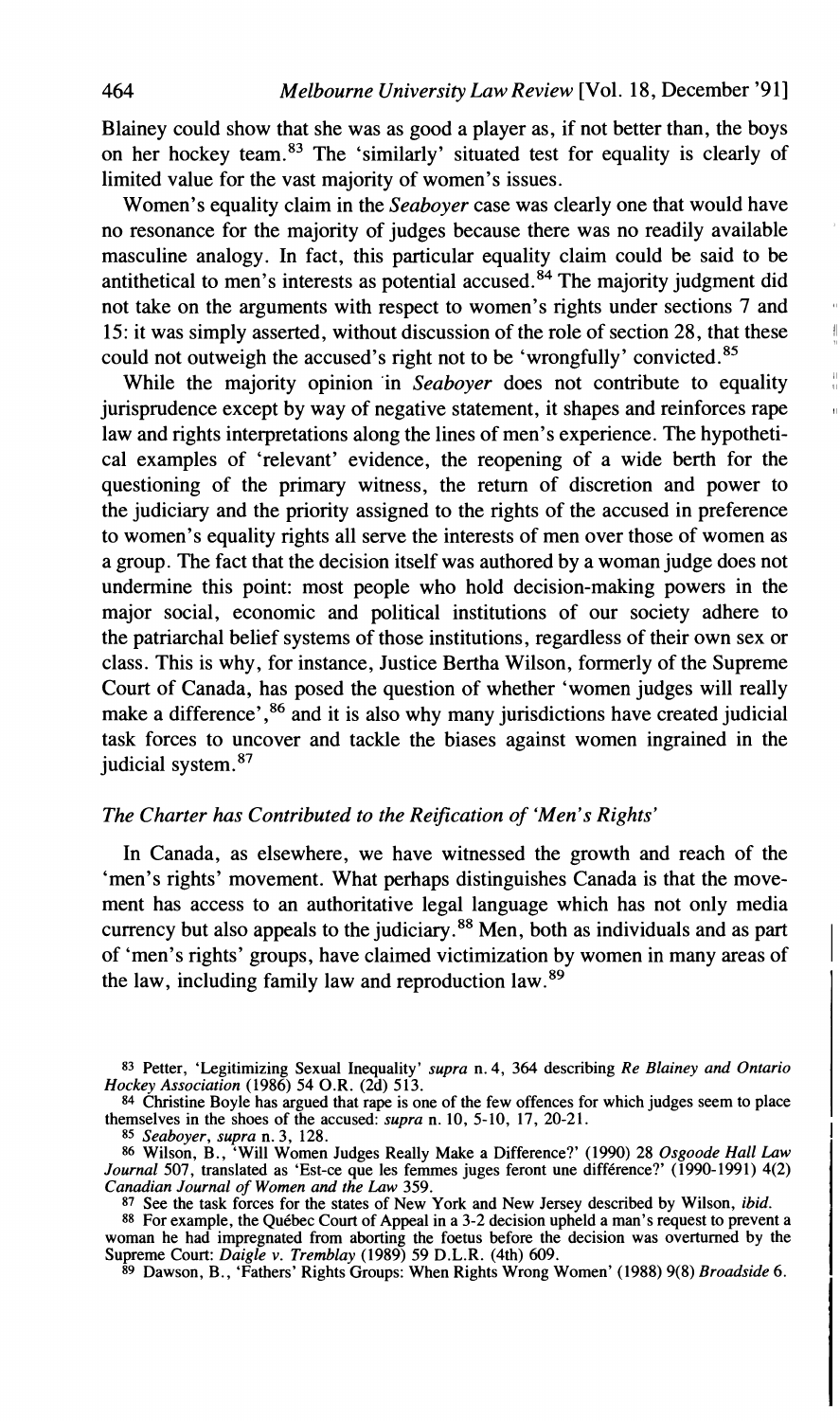While *Seaboyer* was not argued as a 'men's rights' case, the rights articulated in this context will benefit men almost exclusively. Public statements made by defence counsel suggest that misogynist attitudes underlie the actions of at least some of those advancing the 'rights' of the accused in the context of rape trials.<sup>90</sup> Interestingly enough, it was Chief Justice Antonio Lamer who brought the flavour of men's rights into oral argument by interrupting counsel for the Attorney-General and counsel for LEAF in order to remind them that 'men can be raped too'. Thus the Chief Justice was concerned to return the issue to the realm of abstraction by emphasizing the physical possibility of men being victimized when it is the very fact that by and large men are *not* assaulted and women *are* which makes rape a sex equality issue.<sup>91</sup>

Furthermore, when those defending the legislation in *Seaboyer* attempted to demonstrate that many of the common law evidence rules and practices, including the use of sexual history evidence regarding the woman who has been raped, were unique and premised upon women's lack of credibility, this point was successfully turned to favour the accused. It was argued, and accepted by McLachlin J., that the ban on sexual history evidence was itself an anomalous limitation upon the accused's otherwise unfettered 'right' to present a defence.<sup>92</sup> In fact, victim history evidence is nowhere else as routinely *useful* to the defence in contexts other than sexual assault.  $93$ 

## *Women's Legislative Gains are Being Invalidated*

The implication of the predominance of men and corporations among Charter litigants is that their claims often challenge legislation which benefits women both indirectly and directly. For example, women as consumers and as workers are affected by successful Charter challenges to competition laws, advertising and product testing laws and workplace health and safety laws.<sup>94</sup>

Furthermore, men's claims may present a direct threat to other laws which specifically benefit women. For example, Shalom Schacter's claim for parental benefits as an adoptive father could well have resulted in a declaration that maternity benefits were unconstitutionally narrow and therefore invalid, or in the

**90** For example, see the comments of an Ottawa defence lawyer reported in Schmitz, C., "Whack" Sex Assault Complainant at Preliminary Enquiry" *The Lawyer's Weekly* 27 May 1988, 22<br>wherein Michael Edelson was reported to have coached other defence lawyers at an annual meeting<br>on how to "whack" or "slice and after the *Seaboyer* decision and, strangely, apparently claims that: '[H]e doesn't believe that it has ever been common practice to put rape victims "on trial" and he doesn't believe that will happen now. ever been common practice to put rape victims "on trial" and he doesn't believe that will happen now.<br>
"That argument has always been specious. The basic concept is that the complainant will be subjected<br>
to irrelevant ba

 $1301 - 08.$ 

**92** *Seaboyer, supra* n. 3, 120-23. **93** Pattenden, R., 'The Character of Victims and Third Parties in Criminal Proceedings Other Than Rape Trials' [I9861 *Criminal Law Review* 367, 368-69.

<sup>94</sup> See R. v. Quest Vitamin Supplies Ltd. [1988] 6 W.W.R. 374; R. v. Cancoil Thermal Corporation and Parkinson (1986) 52 C.R. (3d) 188; and R. v. Ellis-Don Ltd. (1990) 1 O.R. (3d) 193 (offences under provincial health and safety law violate the presumption of innocence and fair trial rights).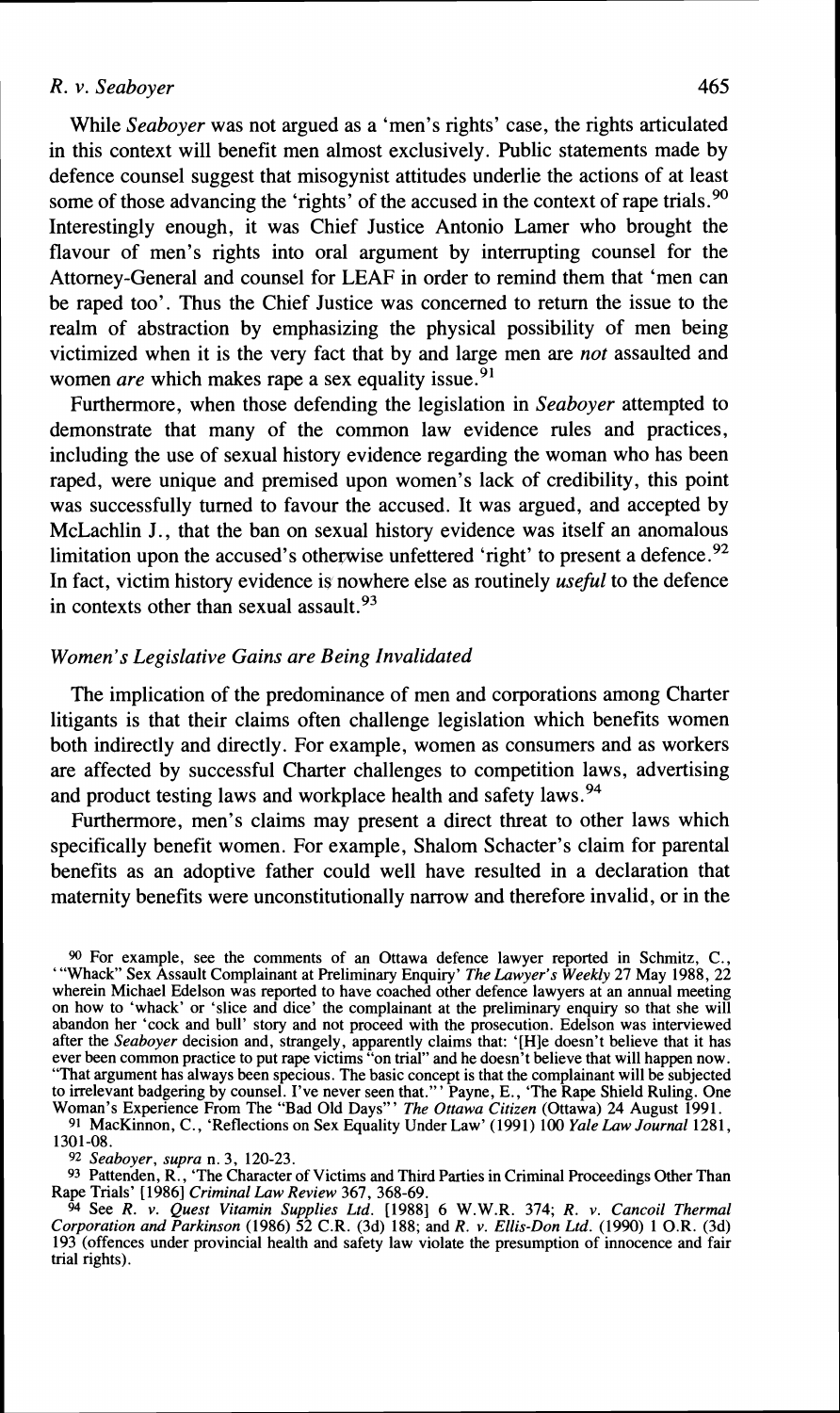extension of benefits to men through a reduction in maternity benefits.<sup>95</sup> In another case, a man's claim that the social welfare law which provided single mothers with welfare but which denied it to single fathers unless they were disabled, resulted in a declaration that the legislation was inoperative. Therefore, benefits were denied equally to all until the province could re-enact its legislation!<sup>96</sup>

The *Seaboyer* case has resulted in the voiding of legislation which was of specific benefit to women. This decision means that Seaboyer and Gayme will each be entitled to a *voir dire9'* and that the accused in most sexual assault prosecutions will have an incentive to try out 'relevance' scenarios through this same vehicle. The protection of women's security of the person and women's interest in unbiased trials will be entirely dependent upon the biases of individual judges. McLachlin J. provided no specific limits upon the categories of sexual history evidence which will be admissible and the recent record of the Canadian judiciary on issues of sexual violence is appalling.<sup>98</sup> We can expect that other related Charter claims will follow upon *Seaboyer,* including challenges by accused men to the publication ban on the complainant's name<sup>99</sup> and attacks upon some of the reforms intended to facilitate the giving of evidence by children who have been sexually assaulted. $100$ 

## *Judicial 'Sovereignty' is Entrenched Through Charter Litigation*

As a constitutional document which expressly authorizes the judiciary to invalidate offending legislation subject only to the saving provision contained in section 1, the Charter is anti-democratic. Because the Charter constitutes an invitation to judges to reclaim areas of the law where judicial discretion has been contained through law reform,<sup>101</sup> we cannot expect that judges will remain neutral on such issues. The scope of judicial authority is therefore at stake in Charter litigation. The appearance of this authority as 'objective' and inherently 'right' is of course enhanced when it is rhetorically grounded in concepts such as 'fundamental freedoms'.<sup>102</sup>

While the Charter does contain a provision which permits a legislative body to re-enact a measure with the express intention of overriding the Charter,  $^{103}$  section

**<sup>95</sup>**While Schacter seemed to be pursuing an egalitarian agenda through this lawsuit, (Schmitz, C., 'Charter Can Extend UI Benefits to Natural Parents, Fed. Court Holds' *The Lawyer's Weekly* 24 June 1988, 24) LEAF sought and secured intervener status because only LEAF 'argued consistently against reducing or eliminating pregnancy benefits': Brodsky and Day, *supra* n. 33, 60.

<sup>96</sup> Re Phillips and Lynch (1986) 27 D.L.R. (4th) 156, affirmed (1986) 76 N.S.R. (2d) 240.<br><sup>97</sup> Seaboyer, supra n. 3, 60.<br><sup>98</sup> See 'B.C.C.A. affirms penalty in "sexually aggressive tot case" *The Lawyers Weekly* 9 February 1990, 4. The case reference is R. *v. D.L.* (1990) 53 C.C.C. (3d) 365.

*99* While the Supreme Court in the *Canadian Newspapers* case, *supra* n. 6 upheld the legislation as against the claims of newspapers, the author of the opinion (now Chief Justice of Canada) made clear that challenges made by accused men might well be given a different treatment in light of the importance attached to the 'rights' of the accused.

**loo** At the lower court level this legislation has so far withstood Charter challenges: *R.* v. *Kilabuk*  (1991) 60 C.C.C. (3d) 413 (use of videotaped evidence) and R. v. *A.(B.N.)* (1991) 59 C.C.C. (3d) 403 (use of screen while child testifies).

**101** See Ison, *supra* n. 4.

102 For a discussion of the tautological reasoning used by the Supreme Court in interpreting the meaning of these rights, see Petter, 'Politics of the Charter,' *supra* n. 4.

103 Section 33(1) reads: 'Parliament or the legislature of a province may expressly declare . . . that the Act or a provision thereof shall operate notwithstanding a provision included in section 2 or sections 7 to 15 of this Charter.'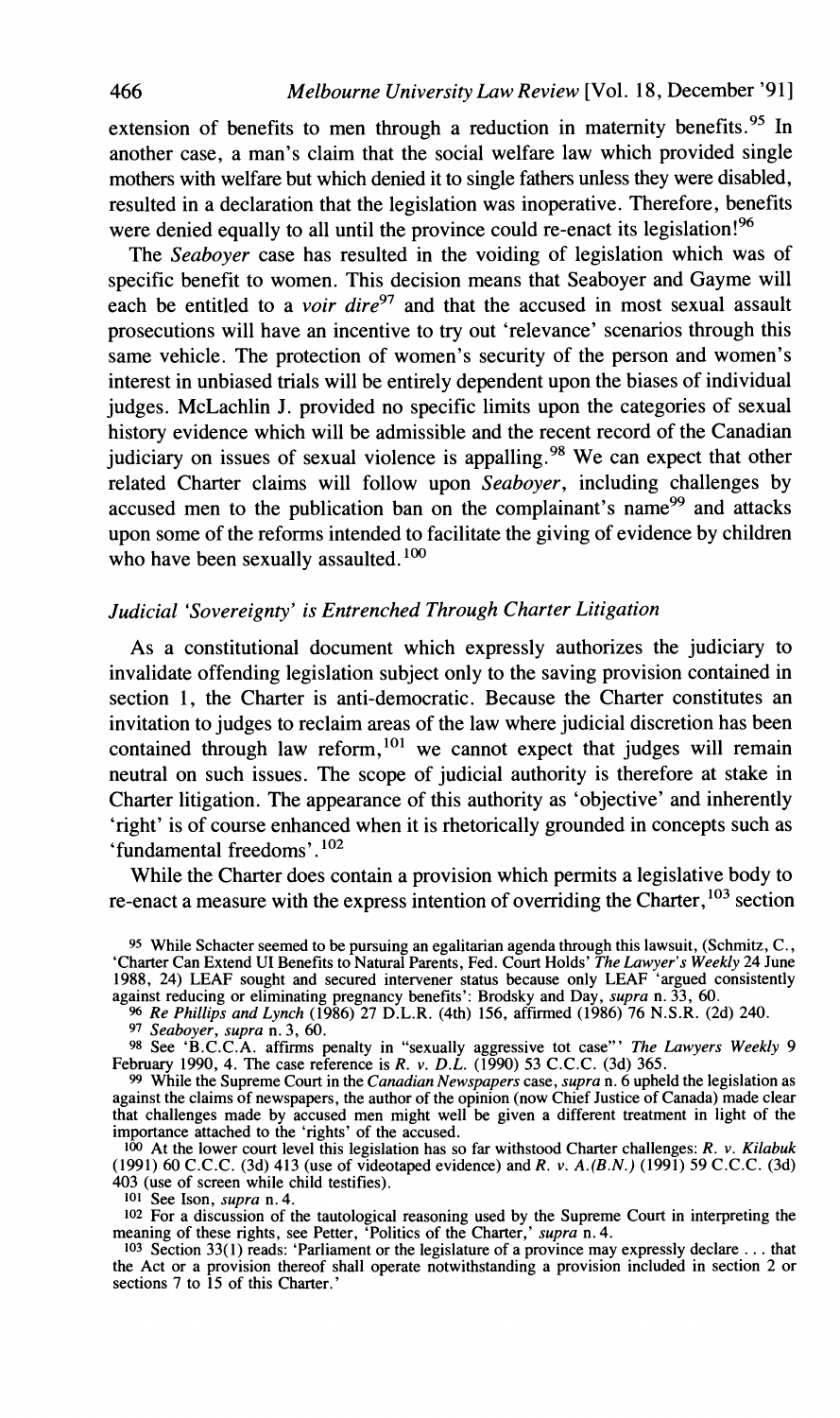**33** has never yet been used by the federal government. No one seriously expects the override power to be used by Parliament for, as Judy Fudge has observed, what better excuse for failure to take political action than a Supreme Court pronouncement on fundamental freedoms? $104$  Thus, what are essentially political questions and choices are resolved as legal issues, with no recourse to the arena of electoral politics.<sup>105</sup> This 'legalization of politics'<sup>106</sup> has almost forced feminists to turn their energies to engagement with law, sometimes to the exclusion of political struggle. And, naturally, our participation in litigation at some level legitimates the judicial process and the results under the Charter.

Seaboyer represents a victory not only for the defence bar and for men as a group, but also for judges. This case proclaims Canadian judges to be capable of rising above our patriarchal culture, history and legal structures. It suggests that the judiciary knows better than Parliament how to resolve the conflict of interests presented by the acknowledged failure of the criminal justice system to deal adequately with the sexual abuse of women. Finally, this case gives judges untrammelled authority and power to hear whatever evidence they wish to in their own courts, and to make decisions accordingly.

It appears that the Supreme Court of Canada has succeeded in having the last word on the validity of section 276. Our Justice Minister has already declined to invoke the section 33 override power to re-enact section 276.

#### D. *CONCLUSION*

*Seaboyer* does not, however, mark the end of feminist struggle around this issue. **A** coalition of feminist groups has persuaded the Justice Minister to introduce a new bill which contains a preamble acknowledging the extent of sexual violence against women and expressing the view that sexual history evidence 'is rarely relevant and that its admission should be subject to particular scrutiny'.<sup>107</sup> This bill is aimed at curtailing judicial discretion regarding the admission of sexual history evidence, and has in fact gone to the heart of the debates around rape by redefining the meaning of 'consent' and by requiring an objective basis for an accused's assertion that he thought the woman was consenting.<sup>108</sup> Huge battles loom ahead as this bill will be opposed by defence lawyers and civil libertarians and, if passed, will be subjected to relentless Charter challenge. Io9

107 Bill C-49, An Act to amend the Criminal Code (sexual assault), tabled December 12, 1991.

<sup>104</sup> Fudge, 'Effect of Entrenching a Bill of Rights', *supra* n. 4, *455.* 

<sup>&</sup>lt;sup>105</sup> One of the exceptions to this phenomenon is the issue of abortion which, through the narrowness of the reasoning in the *Morgentaler* case, *supra* n. 6 the Court volleyed back to Parliament. Parliament returned the See Walker, W., 'Senate kills abortion bill by a tie vote', *Toronto Star* (Toronto) I February 1991. 106 See Glasbeek and Mandel, *supra* n. 4.

<sup>108</sup> For example, the bill requires an accused to take all reasonable steps to ascertain whether a woman consents: *ibid.* s. 273.2 (b). See also Dawson, T. B., 'Is a rape shield law needed?' *The Toronto Star* (Toronto) 8 October 1991.

<sup>109</sup> Defence lawyers have already vowed their opposition and their intention to use the Charter: Sallot, J., 'Battle looms over legislation on sex assault' *Globe and Mail* (Toronto) 13 December 1991; Bindman, S., 'Women praise new rape law as "historic"' *The Ottawa Citizen* (Ottawa) 13 December 1991.